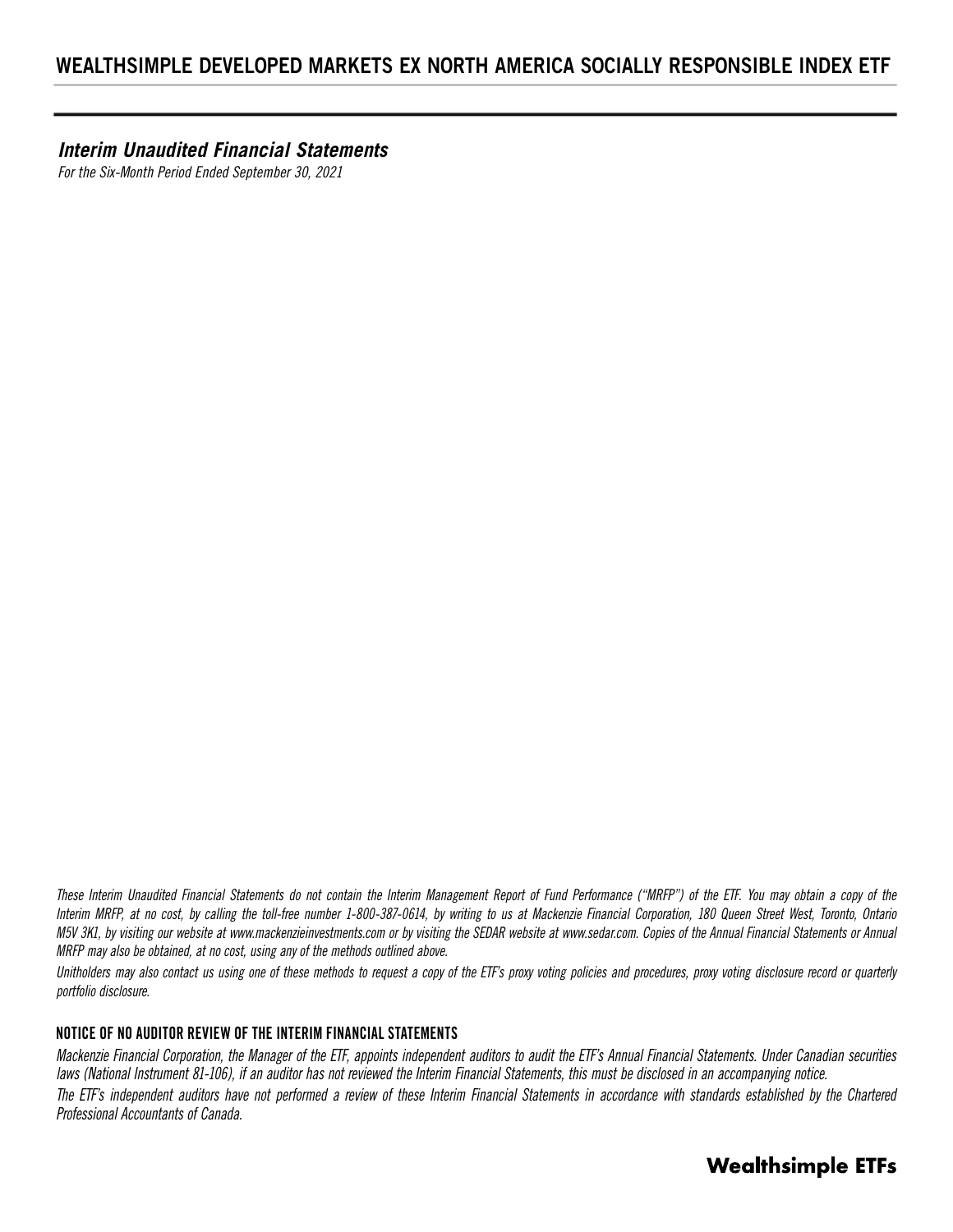*at (in \$ 000 except per unit amounts)*

|                                            | Sep. 30<br>2021 | Mar. 31<br>2021<br>(Audited) |
|--------------------------------------------|-----------------|------------------------------|
|                                            | \$              | \$                           |
| <b>ASSETS</b>                              |                 |                              |
| <b>Current assets</b>                      |                 |                              |
| Investments at fair value                  | 435,618         | 331,596                      |
| Cash and cash equivalents                  | 365             | 2,228                        |
| Dividends receivable                       | 1,277           | 912                          |
| Accounts receivable for investments sold   |                 |                              |
| Accounts receivable for units issued       |                 |                              |
| Total assets                               | 437,260         | 334.736                      |
| <b>LIABILITIES</b>                         |                 |                              |
| <b>Current liabilities</b>                 |                 |                              |
| Accounts payable for investments purchased |                 |                              |
| Accounts payable for units redeemed        |                 |                              |

Due to manager and the set of the set of the set of the set of the set of the set of the set of the set of the set of the set of the set of the set of the set of the set of the set of the set of the set of the set of the s **Total liabilities 129 90 Net assets attributable to unitholders** 437,131 334,646

# **STATEMENTS OF FINANCIAL POSITION STATEMENTS OF COMPREHENSIVE INCOME**

*for the periods ended September 30 (in \$ 000 except per unit amounts)*

|                                                      | 2021   | 2020   |
|------------------------------------------------------|--------|--------|
|                                                      | \$     | \$     |
| <b>Income</b>                                        |        |        |
| <b>Dividends</b>                                     | 5,440  | 959    |
| Other changes in fair value of investments and other |        |        |
| net assets                                           |        |        |
| Net realized gain (loss)                             | 18,989 | 1,148  |
| Net unrealized gain (loss)                           | 1,019  | 21,771 |
| 0ther                                                | 55     | 121    |
| Total income (loss)                                  | 25,503 | 23,999 |
|                                                      |        |        |
| Expenses (note 6)                                    |        |        |
| Management fees                                      | 544    | 172    |
| Interest charges                                     | 1      | 2      |
| Commissions and other portfolio transaction costs    | 236    | 195    |
| Independent Review Committee fees                    |        |        |
| <b>Expenses before amounts absorbed by Manager</b>   | 781    | 369    |
| <b>Expenses absorbed by Manager</b>                  |        |        |
| Net expenses                                         | 781    | 369    |
| Increase (decrease) in net assets attributable to    |        |        |
| unitholders from operations before tax               | 24,722 | 23,630 |
| Foreign withholding taxes                            | 856    | 146    |
| Foreign income taxes paid (recovered)                |        |        |
| Increase (decrease) in net assets attributable to    |        |        |
| unitholders from operations                          | 23,866 | 23,484 |

|          |                 | Net assets attributable to unitholders (note 3) |                 |                              |
|----------|-----------------|-------------------------------------------------|-----------------|------------------------------|
|          |                 | per unit                                        |                 | per series                   |
|          | Sep. 30<br>2021 | <b>Mar. 31</b><br>2021<br>(Audited)             | Sep. 30<br>2021 | Mar. 31<br>2021<br>(Audited) |
| Series E | 31.68           | 29.88                                           | 437,131         | 334,646                      |
|          |                 |                                                 | 437,131         | 334,646                      |

#### **Increase (decrease) in net assets attributable to unitholders from operations (note 3)**

|          | unitholders from operations (note 3) |          |        |            |
|----------|--------------------------------------|----------|--------|------------|
|          |                                      | per unit |        | per series |
|          | 2021                                 | 2020     | 2021   | 2020       |
| Series E | 1.90                                 | 3.04     | 23.866 | 23.484     |
|          |                                      |          | 23.866 | 23.484     |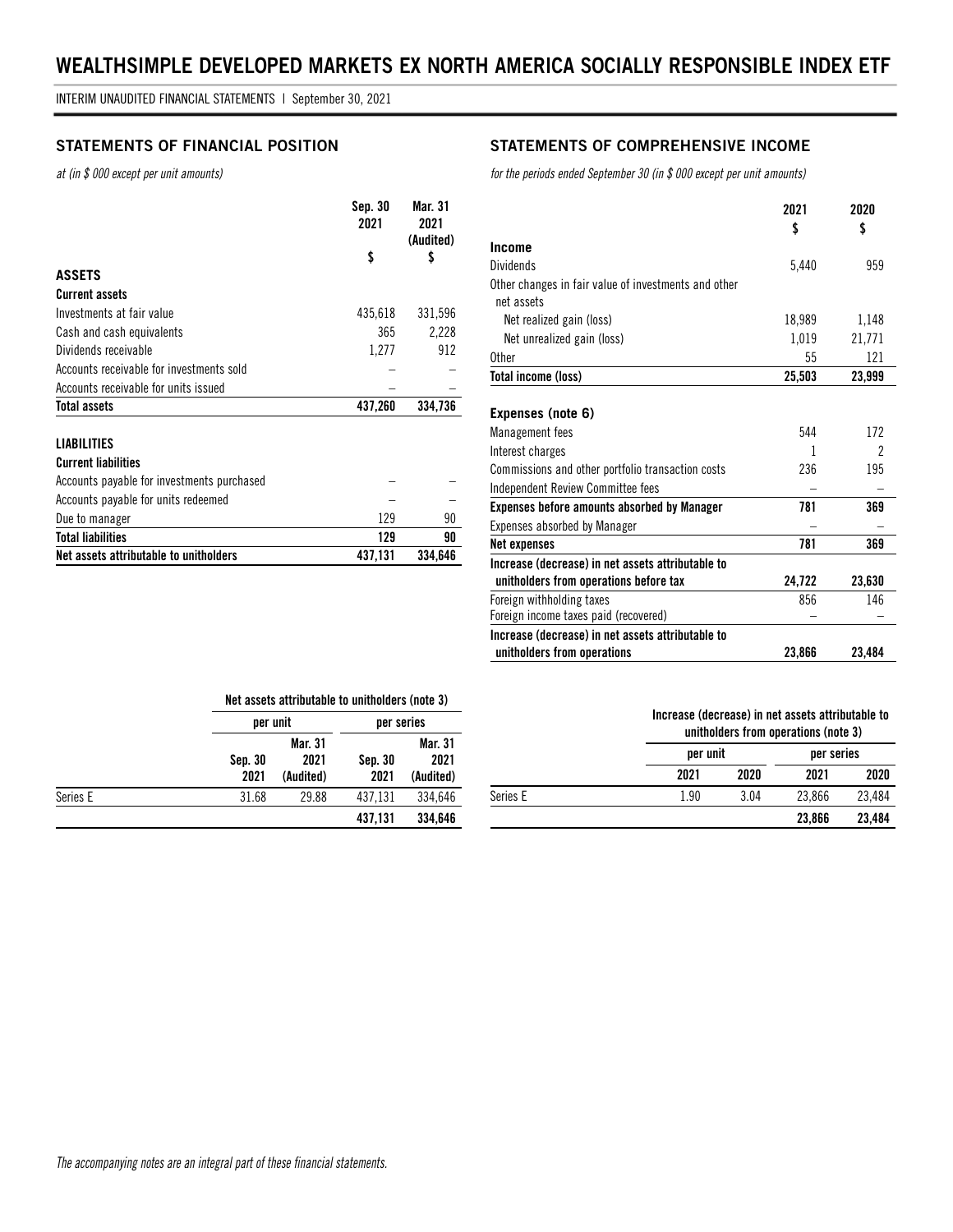# **STATEMENTS OF CHANGES IN FINANCIAL POSITION**

*for the periods ended September 30 (in \$ 000 except per unit amounts)*

|                                                   | 2021            | 2020    |
|---------------------------------------------------|-----------------|---------|
|                                                   | <b>Series E</b> |         |
| NET ASSETS ATTRIBUTABLE TO UNITHOLDERS            | \$              |         |
| Beginning of period                               | 334,646         |         |
| Increase (decrease) in net assets from operations | 23,866          | 23,484  |
| Distributions paid to unitholders:                |                 |         |
| Investment income                                 | (3, 561)        | (70)    |
| Capital gains                                     |                 |         |
| Total distributions paid to unitholders           | (3, 561)        | (70)    |
| Unit transactions:                                |                 |         |
| Proceeds from units issued                        | 85,187          | 216,499 |
| Reinvested distributions                          |                 |         |
| Payments on redemption of units                   | (3,007)         |         |
| Total unit transactions                           | 82,180          | 216,499 |
| Total increase (decrease) in net assets           | 102,485         | 239,913 |
| End of period                                     | 437,131         | 239,913 |
|                                                   |                 |         |
| Increase (decrease) in units (note 7):            | <b>Units</b>    |         |
| Units outstanding – beginning of period           | 11,200          |         |
| <b>Issued</b>                                     | 2,700           | 8,600   |
| Reinvested distributions                          |                 |         |
| Redeemed                                          | (100)           |         |
| Units outstanding – end of period                 | 13,800          | 8,600   |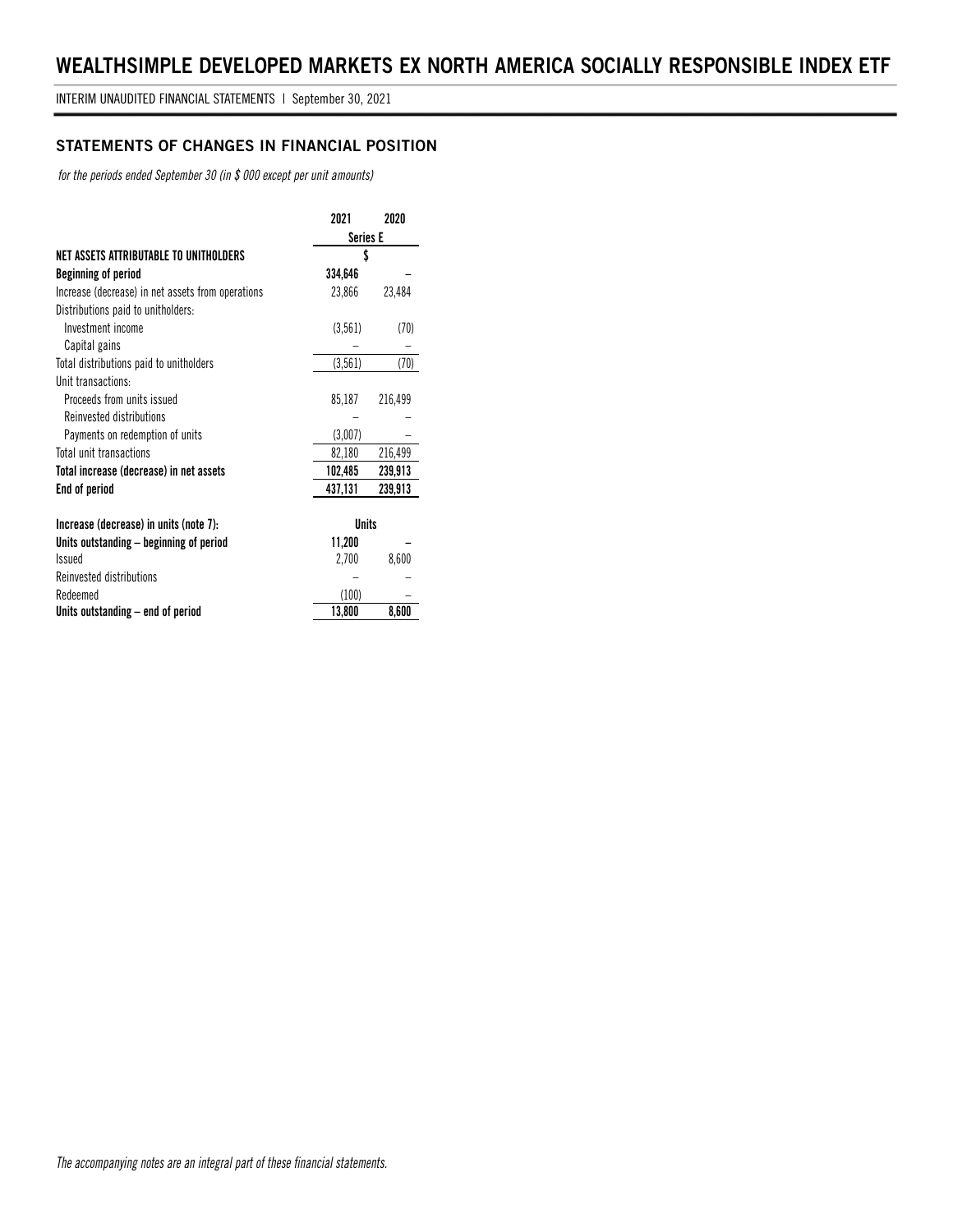# **STATEMENTS OF CASH FLOWS**

*for the periods ended September 30 (in \$ 000 except per unit amounts)*

|                                                       | 2021       | 2020           |
|-------------------------------------------------------|------------|----------------|
|                                                       | \$         | \$             |
| Cash flows from operating activities                  |            |                |
| Net increase (decrease) in net assets attributable to |            |                |
| unitholders from operations                           | 23,866     | 23,484         |
| Adjustments for:                                      |            |                |
| Net realized loss (gain) on investments               | (19,039)   | (1, 121)       |
| Change in net unrealized loss (gain) on investments   | (1,019)    | (21,771)       |
| Purchase of investments                               | (221, 231) | (250, 782)     |
| Proceeds from sale and maturity of investments        | 137,223    | 37,083         |
| Change in accrued interest receivable                 |            | 261            |
| Change in dividends receivable                        | (365)      |                |
| Change in due to manager                              | 39         | 56             |
| Net cash from operating activities                    | (80, 526)  | (213, 312)     |
|                                                       |            |                |
| <b>Cash flows from financing activities</b>           |            |                |
| Proceeds from units issued                            | 85,187     | 213,692        |
| Payments on redemption of units                       | (3,007)    |                |
| Distributions paid net of reinvestments               | (3, 561)   | (70)           |
| Net cash from financing activities                    | 78,619     | 213,622        |
|                                                       |            |                |
| Net increase (decrease) in cash and cash equivalents  | (1, 907)   | 310            |
| Cash and cash equivalents at beginning of period      | 2,228      |                |
| Effect of exchange rate fluctuations on cash and cash |            |                |
| equivalents                                           | 44         | 2              |
| Cash and cash equivalents at end of period            | 365        | 312            |
|                                                       |            |                |
| Cash                                                  | 365        | 312            |
| Cash equivalents                                      |            |                |
| Cash and cash equivalents at end of period            | 365        | 312            |
|                                                       |            |                |
| Supplementary disclosures on cash flow from operating |            |                |
| activities:                                           |            |                |
| Dividends received                                    | 5,075      | 698            |
| Foreign taxes paid                                    | 856        | 146            |
| Interest received                                     |            |                |
| Interest paid                                         | 1          | $\overline{c}$ |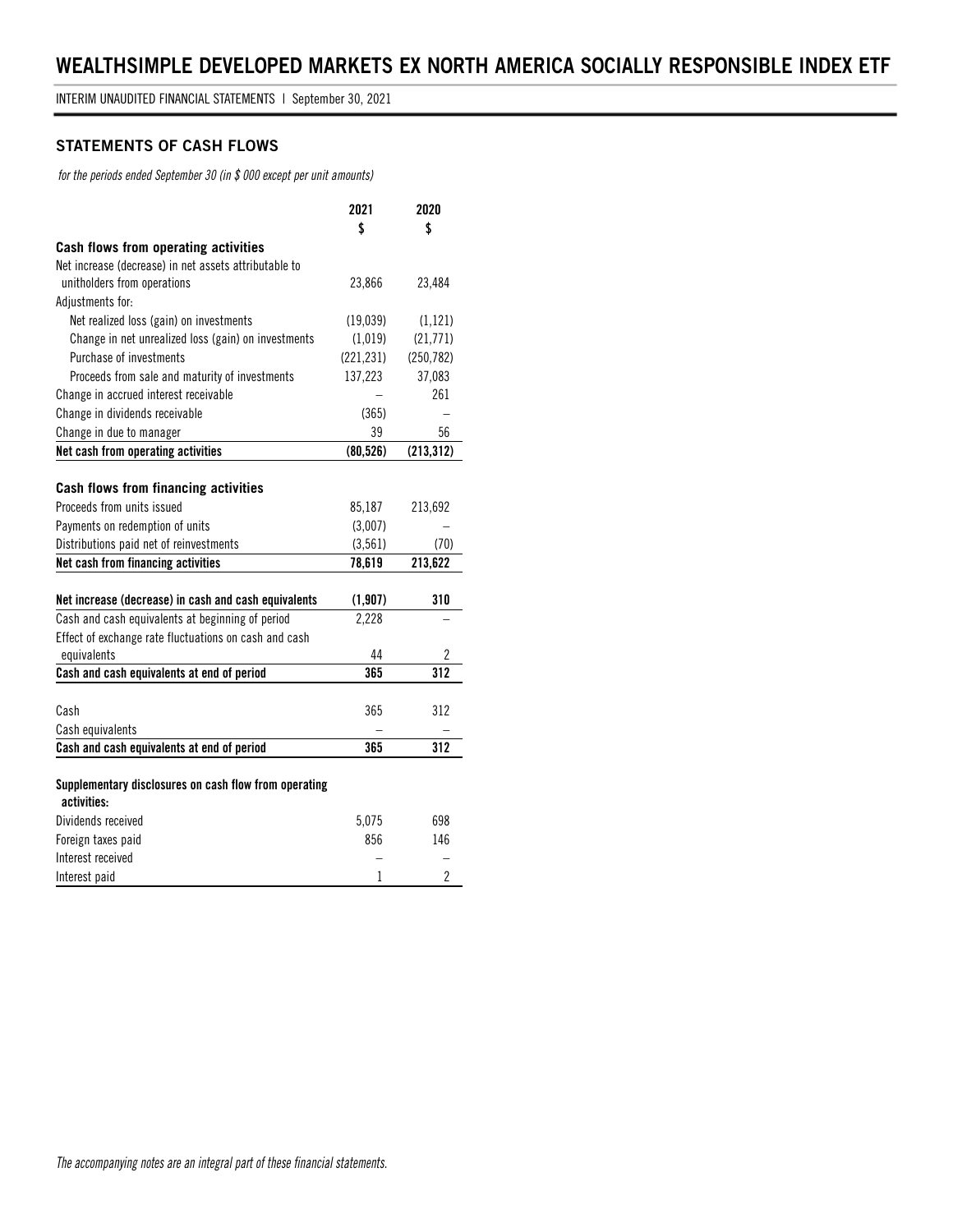INTERIM UNAUDITED FINANCIAL STATEMENTS | September 30, 2021

# **SCHEDULE OF INVESTMENTS**

*As at September 30, 2021*

|                                         | Country               | Sector                        | Par Value/<br>No. of<br><b>Shares/Units</b> | Average<br>Cost<br>(\$ 000) | Fair<br>Value<br>(\$ 000) |
|-----------------------------------------|-----------------------|-------------------------------|---------------------------------------------|-----------------------------|---------------------------|
| <b>EQUITIES</b>                         |                       |                               |                                             |                             |                           |
| Adidas AG                               | Germany               | <b>Consumer Discretionary</b> | 17,709                                      | 7,079                       | 7,067                     |
| Ageas                                   | Belgium               | <b>Financials</b>             | 30,877                                      | 2,123                       | 1,941                     |
| Airport City Ltd.                       | <b>Israel</b>         | Real Estate                   | 104,907                                     | 1,859                       | 2,403                     |
| <b>Amplifon SPA</b>                     | Italy                 | <b>Health Care</b>            | 60,525                                      | 3,262                       | 3,661                     |
| <b>ASML Holding NV</b>                  | Netherlands           | Information Technology        | 3,143                                       | 2,511                       | 2,981                     |
| Assa Abloy AB B                         | Sweden                | Industrials                   | 83,415                                      | 2,647                       | 3,089                     |
| AstraZeneca PLC                         | <b>United Kingdom</b> | <b>Health Care</b>            | 35,842                                      | 5,080                       | 5,484                     |
| Austevoll Seafood ASA                   |                       | <b>Consumer Staples</b>       | 146,593                                     | 2,443                       | 2,206                     |
|                                         | Norway                |                               |                                             |                             |                           |
| Axfood AB                               | Netherlands           | <b>Consumer Staples</b>       | 243,351                                     | 8,341                       | 7,390                     |
| Banco Bilbao Vizcaya Argentaria SA      | Spain                 | Financials                    | 217,171                                     | 1,568                       | 1,823                     |
| Bank Pekao SA                           | Poland                | Financials                    | 58,996                                      | 1,916                       | 1,939                     |
| Bayerische Motoren Werke (BMW) AG       | Germany               | <b>Consumer Discretionary</b> | 68,854                                      | 7,942                       | 8,366                     |
| <b>Boliden AB</b>                       | Sweden                | <b>Materials</b>              | 183,193                                     | 6,960                       | 7,489                     |
| Castellum AB                            | Sweden                | Real Estate                   | 67,833                                      | 1,975                       | 2,107                     |
| Chr. Hansen Holding AS                  | Denmark               | <b>Materials</b>              | 40,074                                      | 5,117                       | 4,149                     |
| <b>Coloplast AS</b>                     | Denmark               | <b>Health Care</b>            | 26,000                                      | 5,322                       | 5,167                     |
| Daimler AG                              | Germany               | <b>Consumer Discretionary</b> | 73,857                                      | 7,774                       | 8,319                     |
| Daiwa Securities Group Inc.             | Japan                 | <b>Financials</b>             | 395,330                                     | 2,659                       | 2,935                     |
| Dassault Systemes SA                    | France                | Information Technology        | 73,742                                      | 3,747                       | 4,922                     |
| Deutsche Bank AG Reg.                   | Germany               | Financials                    | 99,083                                      | 1,651                       | 1,606                     |
| Deutsche Post AG Reg.                   | Germany               | Industrials                   | 36,897                                      | 2,197                       | 2,951                     |
| DSV Panalpina AS                        | Denmark               | Industrials                   | 9,971                                       | 2,015                       | 3,033                     |
| Elekta AB B                             | Sweden                | <b>Health Care</b>            | 182,125                                     | 2,700                       | 2,594                     |
| Elisa OYJ                               | Finland               | <b>Communication Services</b> | 71,096                                      | 5,588                       | 5,599                     |
| Entra ASA                               | Norway                | Real Estate                   | 72,093                                      | 1,619                       | 1,962                     |
| Fabege AB                               | Sweden                | Real Estate                   | 96,453                                      | 1,771                       | 1,851                     |
| Fuji Media Holdings Inc.                | Japan                 | <b>Communication Services</b> | 559,977                                     | 7,841                       | 7,534                     |
| Genmab AS                               | Denmark               | <b>Health Care</b>            | 7,126                                       | 3,287                       | 3,952                     |
| Getinge AB                              | Sweden                | <b>Health Care</b>            | 73,366                                      | 2,295                       | 3,716                     |
| Gjensidige Forsikring ASA               | Norway                | <b>Financials</b>             | 85,784                                      | 2,348                       | 2,413                     |
| GMO Payment Gateway Inc.                | Japan                 | Information Technology        | 9,062                                       | 1,389                       | 1,459                     |
| H. Lundbeck AS                          | Denmark               | <b>Health Care</b>            | 98,209                                      | 3,673                       | 3,383                     |
| Hannover Rueckversicherung SE Reg.      | Germany               | <b>Financials</b>             | 11,295                                      | 2,572                       | 2,510                     |
| Hennes & Mauritz AB B                   | Sweden                | <b>Consumer Discretionary</b> | 178,146                                     | 4,488                       | 4,601                     |
| Hexagon AB B                            | Sweden                | <b>Information Technology</b> | 224,359                                     | 3,119                       | 4,417                     |
| Holmen AB Class B Shares                | Sweden                | Materials                     | 51,939                                      | 2,734                       | 2,904                     |
| Hong Kong Exchanges and Clearing Ltd.   | Hong Kong             | Financials                    | 28,222                                      | 1,741                       | 2,204                     |
| Husqvarna AB-B                          | Sweden                | <b>Consumer Discretionary</b> | 514,621                                     | 7,632                       |                           |
| ICA Gruppen AB                          | Sweden                | <b>Consumer Staples</b>       |                                             |                             | 7,828                     |
| Industria de Diseno Textil SA (Inditex) |                       |                               | 131,156                                     | 8,031                       | 7,637                     |
|                                         | Spain                 | <b>Consumer Discretionary</b> | 200,069                                     | 7,921                       | 9,347                     |
| Industrivarden AB Class C               | Sweden                | Financials                    | 53,985                                      | 2,333                       | 2,126                     |
| Indutrade AB                            | Sweden                | Industrials                   | 81,565                                      | 2,167                       | 2,887                     |
| <b>Investor AB</b>                      | Sweden                | Financials                    | 89,909                                      | 2,029                       | 2,462                     |
| ITO EN Ltd.                             | Japan                 | <b>Consumer Staples</b>       | 116,849                                     | 9,098                       | 9,844                     |
| ITOCHU Techno-Solutions Corp.           | Japan                 | Information Technology        | 121,730                                     | 5,631                       | 5,031                     |
| James Hardie Industries PLC             | Ireland               | <b>Materials</b>              | 207,289                                     | 6,438                       | 9,536                     |
| Japan Post Insurance Co. Ltd.           | Japan                 | Financials                    | 98,113                                      | 2,318                       | 2,269                     |
| Kinnevik AB Class B                     | Sweden                | Financials                    | 36,949                                      | 1,598                       | 1,654                     |
| Koei Tecmo Holdings Co. Ltd.            | Japan                 | <b>Communication Services</b> | 71,463                                      | 3,828                       | 4,317                     |
| Kone OYJ B                              | Finland               | Industrials                   | 38,086                                      | 3,771                       | 3,399                     |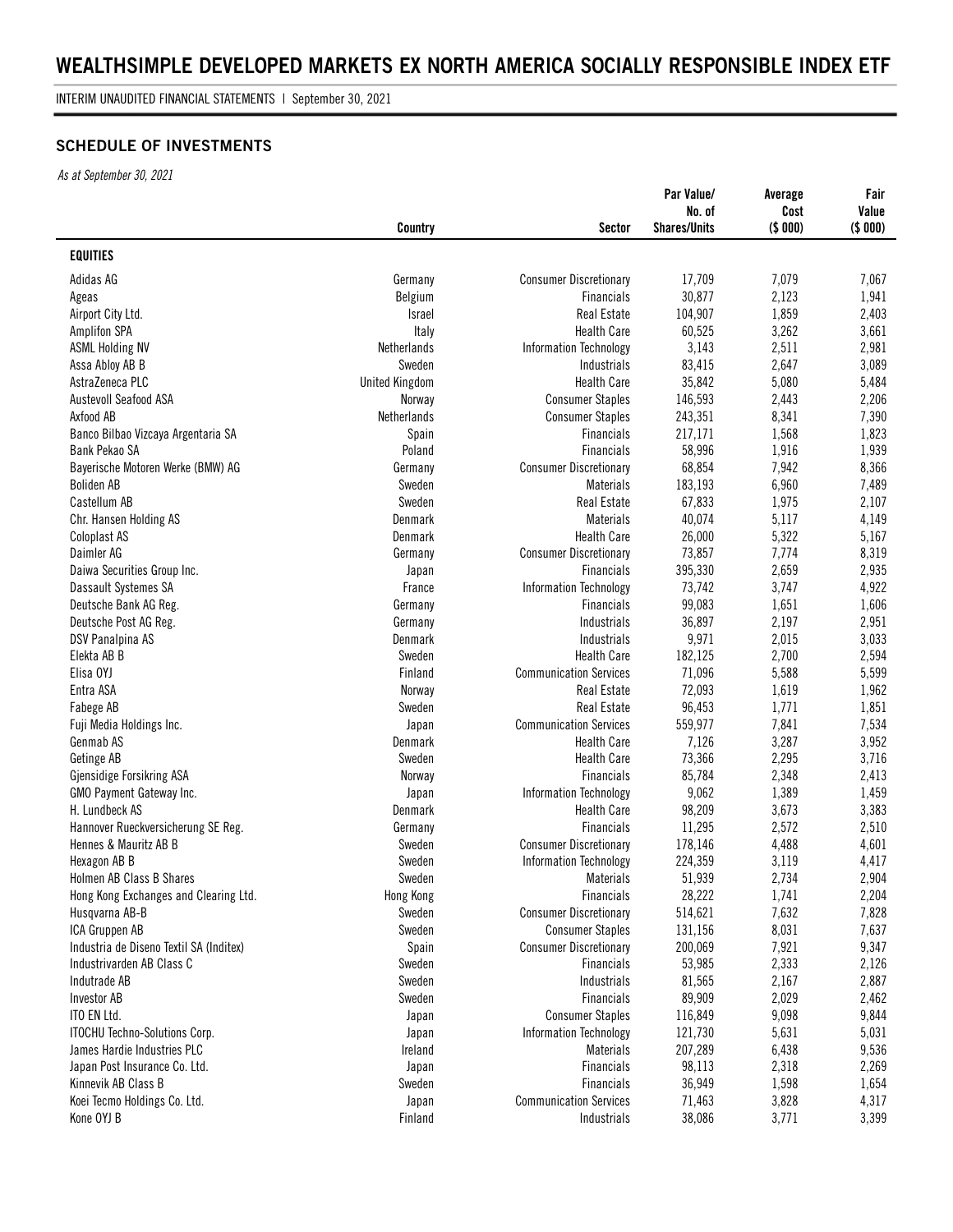INTERIM UNAUDITED FINANCIAL STATEMENTS | September 30, 2021

# **SCHEDULE OF INVESTMENTS (cont'd)**

*As at September 30, 2021*

|                                     |               |                               | Par Value/<br>No. of | Average<br>Cost | Fair<br>Value |
|-------------------------------------|---------------|-------------------------------|----------------------|-----------------|---------------|
|                                     | Country       | <b>Sector</b>                 | <b>Shares/Units</b>  | (\$ 000)        | (\$ 000)      |
| <b>EQUITIES (cont'd)</b>            |               |                               |                      |                 |               |
| Kose Corp.                          | Japan         | <b>Consumer Staples</b>       | 36,629               | 6,224           | 5,565         |
| Kurita Water Industries Ltd.        | Japan         | Industrials                   | 44,967               | 2,602           | 2,757         |
| L E Lundbergforetagen AB Class B    | Sweden        | <b>Financials</b>             | 29,968               | 1,984           | 2,094         |
| Lasertec Corp.                      | Japan         | Information Technology        | 10,597               | 1,557           | 3,079         |
| Legrand SA                          | France        | Industrials                   | 39,503               | 4,625           | 5,380         |
| Lifco AB                            | Sweden        | <b>Industrials</b>            | 58,017               | 1,527           | 1,983         |
| LIXIL Group Corp.                   | Japan         | Industrials                   | 76,349               | 2,764           | 2,822         |
| mBank SA                            | Poland        | Financials                    | 13,508               | 1,409           | 1,771         |
| Mercari Inc.                        | Japan         | <b>Consumer Discretionary</b> | 58,443               | 4,176           | 4,088         |
| Mitsubishi UFJ Financial Group Inc. | Japan         | Financials                    | 398,537              | 2,692           | 2,977         |
| Miura Co. Ltd.                      | Japan         | Industrials                   | 46,506               | 2,717           | 2,371         |
| Monotaro Co. Ltd.                   | Japan         | <b>Industrials</b>            | 155,231              | 4,572           | 4,449         |
| Mowi ASA                            | Norway        | <b>Consumer Staples</b>       | 83,821               | 2,284           | 2,702         |
| <b>NEL ASA</b>                      | Norway        | Industrials                   | 483,701              | 1,059           | 917           |
| Nibe Industrier AB                  | Sweden        | Industrials                   | 655,818              | 7,826           | 10,507        |
| Nippon Shinyaku Co. Ltd.            | Japan         | <b>Health Care</b>            | 38,237               | 3,908           | 4,038         |
| Nordic Semiconductor ASA            | Norway        | Information Technology        | 82,469               | 2,599           | 3,143         |
| Nova Measuring Instruments Ltd.     | <b>Israel</b> | Information Technology        | 28,839               | 3,248           | 3,713         |
| Novartis AG Reg.                    | Switzerland   | <b>Health Care</b>            | 61,802               | 7,041           | 6,448         |
| Novo Nordisk AS B                   | Denmark       | <b>Health Care</b>            | 52,694               | 4,893           | 6,465         |
| Oesterreichische Post AG            | Austria       | Industrials                   | 54,875               | 2,710           | 2,949         |
| Open House Co. Ltd.                 | Japan         | <b>Consumer Discretionary</b> | 24,823               | 1,353           | 1,866         |
| Orion OYJ                           | Finland       | <b>Health Care</b>            | 78,055               | 4,370           | 3,925         |
| Orkla ASA                           | Norway        | <b>Consumer Staples</b>       | 684,364              | 8,440           | 7,967         |
| Pigeon Corp.                        | Japan         | <b>Consumer Staples</b>       | 205,100              | 7,262           | 6,055         |
| Pola Orbis Holdings Inc.            | Japan         | <b>Consumer Staples</b>       | 243,006              | 6,180           | 7,113         |
| Proximus SA                         | Belgium       | <b>Communication Services</b> | 179,624              | 4,932           | 4,520         |
| Prysmian SPA                        | Italy         | Industrials                   | 53,866               | 2,267           | 2,398         |
| Randstad Holding NV                 | Netherlands   | Industrials                   | 28,723               | 2,091           | 2,450         |
| Salmar ASA                          | Norway        | <b>Consumer Staples</b>       | 86,301               | 6,057           | 7,284         |
| Sampo OYJ A                         | Finland       | <b>Financials</b>             | 39,860               | 2,104           | 2,511         |
| SAP AG                              | Germany       | Information Technology        | 25,742               | 4,437           | 4,417         |
| Sartorius AG Pref.                  | Germany       | <b>Health Care</b>            | 5,039                | 2,689           | 4,068         |
| Securitas AB B                      | Sweden        | Industrials                   | 154,056              | 3,004           | 3,102         |
| Sekisui House Ltd.                  | Japan         | <b>Consumer Discretionary</b> | 107,196              | 2,715           | 2,862         |
| Sinch AB                            | Sweden        | <b>Information Technology</b> | 125,998              | 2,355           | 3,122         |
| SKF AB B                            | Sweden        | Industrials                   | 81,155               | 2,363           | 2,440         |
| Sompo Japan Nipponkoa Holdings Inc. | Japan         | Financials                    | 47,318               | 2,299           | 2,622         |
| So-net M3 Inc.                      | Japan         | <b>Health Care</b>            | 37,089               | 2,998           | 3,366         |
| Sony Corp.                          | Japan         | <b>Consumer Discretionary</b> | 69,741               | 7,881           | 9,863         |
| Storebrand ASA                      | Norway        | Financials                    | 159,730              | 1,834           | 1,940         |
| Sugi Holdings Co. Ltd.              | Japan         | <b>Consumer Staples</b>       | 88,992               | 8,408           | 8,235         |
| Sushiro Global Holdings Ltd.        | Japan         | <b>Consumer Discretionary</b> | 104,519              | 5,685           | 6,124         |
| Svenska Cellulosa AB (SCA) B        | Sweden        | <b>Materials</b>              | 137,845              | 2,676           | 2,723         |
| Swedish Orphan Biovitrum AB         | Sweden        | <b>Health Care</b>            | 143,185              | 3,630           | 4,908         |
| Swisscom AG Reg.                    | Switzerland   | <b>Communication Services</b> | 10,110               | 7,101           | 7,378         |
| Telefonica SA                       | Spain         | <b>Communication Services</b> | 780,830              | 4,599           | 4,640         |
| Tomra Systems ASA                   | Norway        | Industrials                   | 32,443               | 2,424           | 2,153         |
| <b>UBS Group AG</b>                 | Switzerland   | Financials                    | 121,187              | 2,354           | 2,469         |
| Vestas Wind Systems AS              | Denmark       | Industrials                   | 47,221               | 1,871           | 2,401         |
| Wallenstam AB                       | Sweden        | Real Estate                   | 118,701              | 2,272           | 2,231         |
| Warehouses De Pauw SCA              | Belgium       | Real Estate                   | 45,355               | 2,041           | 2,331         |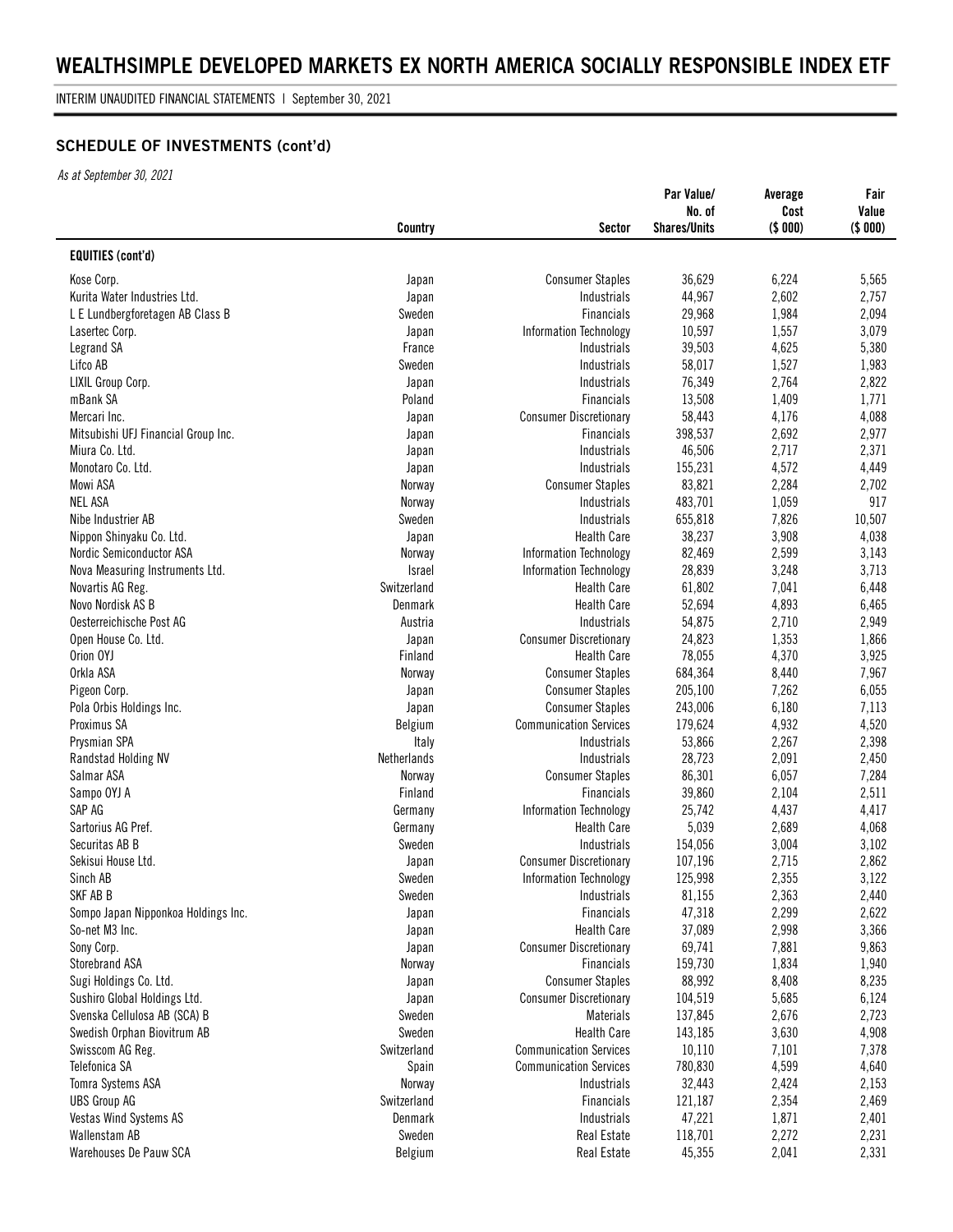INTERIM UNAUDITED FINANCIAL STATEMENTS | September 30, 2021

# **SCHEDULE OF INVESTMENTS (cont'd)**

*As at September 30, 2021*

|                                        | Country | Sector                        | Par Value/<br>No. of<br><b>Shares/Units</b> | Average<br>Cost<br>( \$ 000) | Fair<br>Value<br>(\$000) |
|----------------------------------------|---------|-------------------------------|---------------------------------------------|------------------------------|--------------------------|
| <b>EQUITIES (cont'd)</b>               |         |                               |                                             |                              |                          |
| Welcia Holdings Co. Ltd.               | Japan   | <b>Consumer Staples</b>       | 143.135                                     | 6,052                        | 6,517                    |
| Workman Co. Ltd.                       | Japan   | <b>Consumer Discretionary</b> | 63,823                                      | 6,428                        | 5,123                    |
| Zalando SE                             | Germany | <b>Consumer Discretionary</b> | 32,732                                      | 3,838                        | 3,812                    |
| <b>Total equities</b>                  |         |                               |                                             | 405,575                      | 435,618                  |
| Transaction costs                      |         |                               |                                             | (260)                        |                          |
| <b>Total investments</b>               |         |                               |                                             | 405,535                      | 435,618                  |
| Cash and cash equivalents              |         |                               |                                             |                              | 365                      |
| Other assets less liabilities          |         |                               |                                             |                              | 1,148                    |
| Net assets attributable to unitholders |         |                               |                                             |                              | 437,131                  |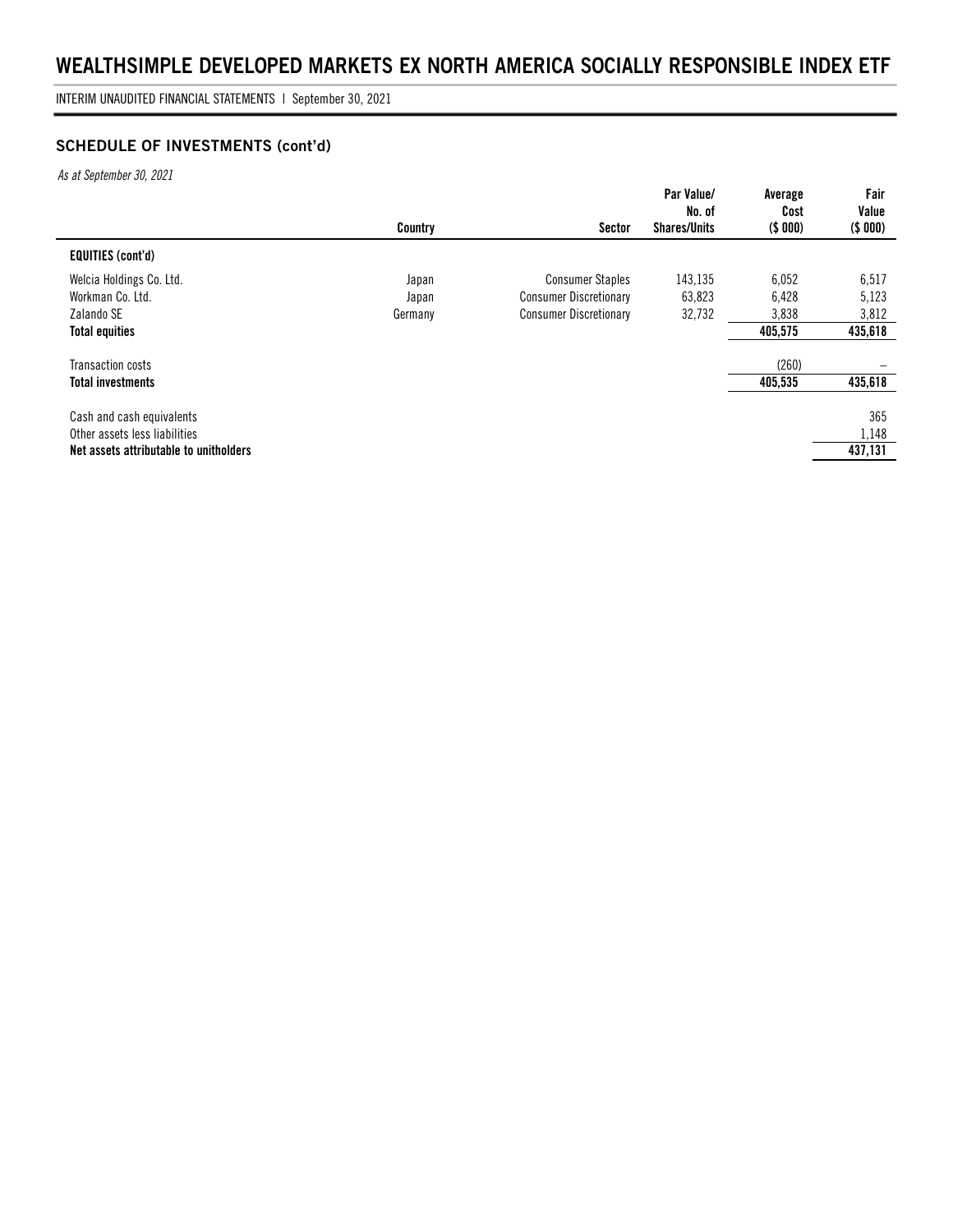INTERIM UNAUDITED FINANCIAL STATEMENTS | September 30, 2021

# **SUMMARY OF INVESTMENT PORTFOLIO**

| <b>September 30, 2021</b>       |          |  |
|---------------------------------|----------|--|
| <b>Portfolio Allocation</b>     | % of NAV |  |
| Equities                        | 99.6     |  |
| Other assets (liabilities)      | 0.3      |  |
| Cash and short-term investments | 0 1      |  |

| <b>Regional Allocation</b>      | % of NAV |
|---------------------------------|----------|
| Japan                           | 28.5     |
| Sweden                          | 22.4     |
| Germany                         | 9.9      |
| Norway                          | 7.5      |
| Denmark                         | 6.5      |
| Switzerland                     | 3.7      |
| Spain                           | 3.6      |
| Finland                         | 3.5      |
| <b>Other</b>                    | 3.3      |
| France                          | 2.4      |
| Ireland                         | 2.2      |
| <b>Belgium</b>                  | 2.0      |
| <b>Israel</b>                   | 1.4      |
| Italy                           | 1.4      |
| <b>United Kingdom</b>           | 1.3      |
| Other assets (liabilities)      | 0.3      |
| Cash and short-term investments | 0.1      |

| <b>Sector Allocation</b>        | % of NAV |
|---------------------------------|----------|
| <b>Consumer discretionary</b>   | 18.1     |
| Consumer staples                | 18.0     |
| Industrials                     | 14.7     |
| Health care                     | 14.0     |
| <b>Financials</b>               | 11.1     |
| Information technology          | 9.3      |
| <b>Communication services</b>   | 6.8      |
| <b>Materials</b>                | 6.1      |
| Real estate                     | 1.5      |
| Other assets (liabilities)      | 0.3      |
| Cash and short-term investments | 0.1      |

| March 31, 2021                  |          |
|---------------------------------|----------|
| <b>Portfolio Allocation</b>     | % of NAV |
| Equities                        | 99.1     |
| Cash and short-term investments | 0.7      |
| Other assets (liabilities)      | 0.2      |
| <b>Regional Allocation</b>      | % of NAV |
| Sweden                          | 27.0     |
| Japan                           | 22.1     |
| Germany                         | 9.3      |
| Norway                          | 8.6      |
| Finland                         | 6.9      |
| <b>Denmark</b>                  | 6.3      |
| Switzerland                     | 3.7      |
| <b>Other</b>                    | 2.6      |
| Spain                           | 2.5      |
| Belgium                         | 2.2      |
| Ireland                         | 2.1      |
| France                          | 1.8      |
| Italy                           | 1.7      |
| Hong Kong                       | 1.2      |
| <b>United Kingdom</b>           | 1.1      |
| Cash and short-term investments | 0.7      |
| Other assets (liabilities)      | 0.2      |
| <b>Sector Allocation</b>        | % of NAV |

| JGULUI MIIUUQLIUII              | 70 UI IVAV |
|---------------------------------|------------|
| Consumer staples                | 17.4       |
| <b>Consumer discretionary</b>   | 16.4       |
| Industrials                     | 14.2       |
| Health care                     | 12.2       |
| <b>Communication services</b>   | 11.5       |
| <b>Financials</b>               | 10.9       |
| Information technology          | 7.6        |
| <b>Materials</b>                | 6.1        |
| Real estate                     | 1.5        |
| <b>Utilities</b>                | 1.3        |
| Cash and short-term investments | 0.7        |
| Other assets (liabilities)      | 0.2        |
|                                 |            |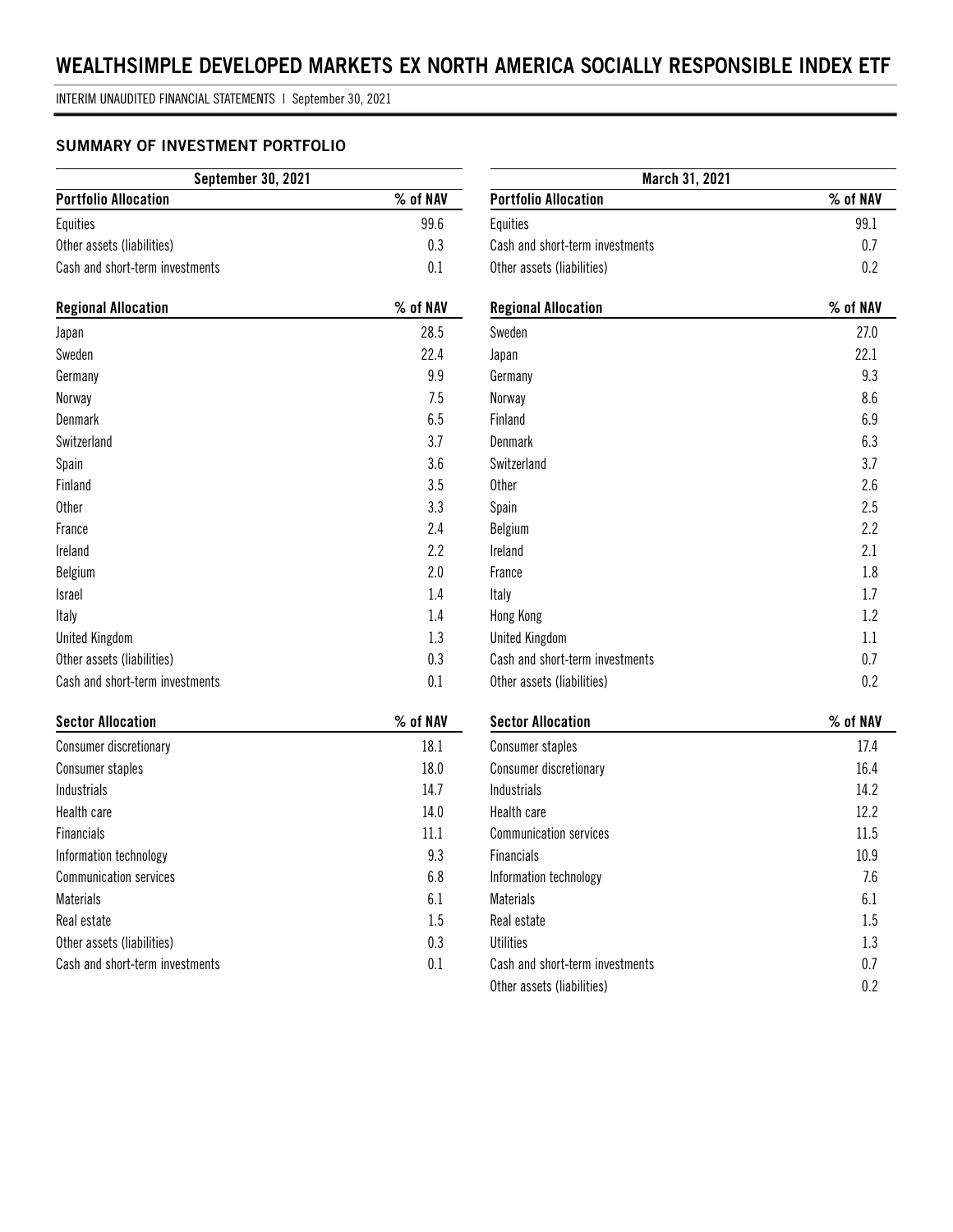### **NOTES TO FINANCIAL STATEMENTS**

#### **1. Fiscal Periods and General Information**

The information provided in these financial statements and notes thereto is for the six-month periods ended or as at September 30, 2021 and 2020, except for the comparative information presented in the Statements of Financial Position and notes thereto, which is as at March 31, 2021, as applicable. In the year an exchange-traded fund ("the ETF") is established, 'period' represents the period from inception to the period end of that fiscal year. Refer to Note 11 for the formation date of the ETF.

The ETF is organized as an open-ended mutual fund trust established under the laws of the Province of Ontario pursuant to a Declaration of Trust as amended and restated from time to time. The address of the ETF's registered office is 180 Queen Street West, Toronto, Ontario, Canada. The ETF is authorized to issue an unlimited number of units for sale under a Prospectus. The units of the ETF are listed on the Toronto Stock Exchange/Aequitas NEO Exchange ("the Exchange").

Mackenzie Financial Corporation ("Mackenzie") is the manager of the ETF, and together with Wealthsimple Inc., are the promoters of the ETF. Mackenzie is wholly owned by IGM Financial Inc., a subsidiary of Power Corporation of Canada. IGM Financial Inc. is also the largest shareholder in Wealthsimple Inc. Investments in companies within the Power Group of companies held by the ETF are identified in the Schedule of Investments.

#### **2. Basis of Preparation and Presentation**

These unaudited interim financial statements ("financial statements") have been prepared in accordance with International Financial Reporting Standards ("IFRS"), including International Accounting Standard ("IAS") 34, *Interim Financial Reporting*, as issued by the International Accounting Standards Board ("IASB"). These financial statements were prepared using the same accounting policies, critical accounting judgements and estimates as applied in the ETF's most recent audited annual financial statements for the year ended March 31, 2021. A summary of the ETF's significant accounting policies under IFRS is presented in Note 3.

These financial statements are presented in Canadian dollars, which is the ETF's functional and presentation currency, and rounded to the nearest thousand unless otherwise indicated. These financial statements are prepared on a going concern basis using the historical cost basis, except for financial assets and liabilities that have been measured at fair value.

These financial statements were authorized for issue by the Board of Directors of Mackenzie Financial Corporation on November 11, 2021.

#### **3. Significant Accounting Policies**

(a) Financial instruments

Financial instruments include financial assets and liabilities such as debt and equity securities, exchange-traded funds and derivatives. The ETF classifies and measures financial instruments in accordance with IFRS 9, *Financial Instruments* ("IFRS 9"). Upon initial recognition, financial instruments are classified as fair value through profit or loss ("FVTPL"). All financial instruments are recognized in the Statement of Financial Position when the ETF becomes a party to the contractual requirements of the instrument. Financial assets are derecognized when the right to receive cash flows from the instrument has expired or the ETF has transferred substantially all risks and rewards of ownership. Financial liabilities are derecognized when the obligation is discharged, cancelled or expires. As such, investment purchase and sale transactions are recorded as of the trade date.

Financial instruments are subsequently measured at FVTPL with changes in fair value recognized in the Statement of Comprehensive Income – Other changes in fair value of investments and other net assets – Net unrealized gain (loss).

The cost of investments is determined on a weighted average cost basis.

Realized and unrealized gains and losses on investments are calculated based on the weighted average cost of investments and exclude commissions and other portfolio transaction costs, which are separately reported in the Statement of Comprehensive Income – Commissions and other portfolio transaction costs.

Gains and losses arising from changes in the fair value of the investments are included in the Statement of Comprehensive Income for the period in which they arise.

The ETF accounts for its holdings in exchange-traded funds, if any, at FVTPL. Mackenzie has concluded that any exchange-traded funds in which the ETF invests, do not meet either the definition of a structured entity or the definition of an associate.

The ETF's redeemable units are held by different types of unitholders that are entitled to different redemption rights. Unitholders may redeem units of the ETF at a redemption price per unit equal to 95% of the closing price of the units on the Exchange on the effective day of the redemption, subject to a maximum redemption price of the applicable NAV per unit. These different redemption features create equally subordinate but not identical units of the ETF which therefore meet the criteria for classification as financial liabilities under IAS 32, *Financial Instruments: Presentation*. The ETF's obligation for net assets attributable to unitholders is presented at the redemption amount. Refer to Note 7 for details of subscriptions and redemptions of the ETF's units.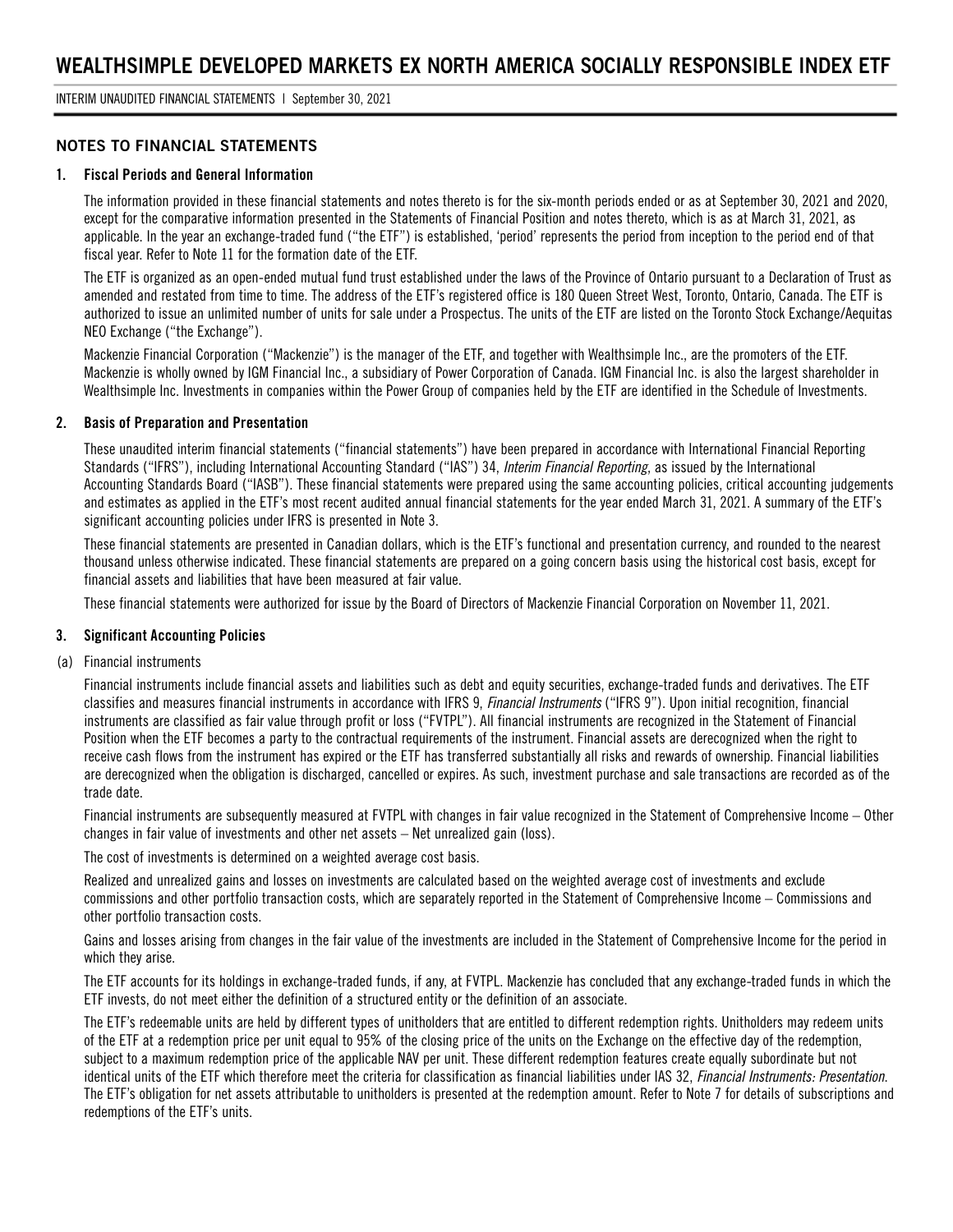### **NOTES TO FINANCIAL STATEMENTS**

#### **3. Significant Accounting Policies (cont'd)**

#### (a) Financial instruments (cont'd)

IAS 7, *Statement of Cash Flows*, requires disclosures related to changes in liabilities and assets, such as the units of the ETF, arising from financing activities. Changes in units of the ETF, including both changes from cash flows and non-cash changes, are included in the Statement of Changes in Financial Position. Any changes in the units not settled in cash as at the end of the period are presented as either Accounts receivable for units issued or Accounts payable for units redeemed in the Statement of Financial Position. These accounts receivable and accounts payable amounts typically settle shortly after period-end.

#### (b) Fair value measurement

Fair value is defined as the price that would be received to sell an asset or paid to transfer a liability in an orderly transaction between market participants at the measurement date.

Investments listed on a public securities exchange or traded on an over-the-counter market are valued on the basis of the last traded market price or close price recorded by the security exchange on which the security is principally traded, where this price falls within the quoted bid-ask spread for the investment. In circumstances where this price is not within the bid-ask spread, Mackenzie determines the point within the bid-ask spread that is most representative of fair value based on the specific facts and circumstances. Mutual fund securities of an underlying fund are valued on a business day at the price calculated by the manager of such underlying fund in accordance with the constating documents of such underlying fund. Unlisted or non-exchange traded investments, or investments where a last sale or close price is unavailable or investments for which market quotations are, in Mackenzie's opinion, inaccurate, unreliable, or not reflective of all available material information, are valued at their fair value as determined by Mackenzie using appropriate and accepted industry valuation techniques including valuation models. The fair value determined using valuation models requires the use of inputs and assumptions based on observable market data including volatility and other applicable rates or prices. In limited circumstances, the fair value may be determined using valuation techniques that are not supported by observable market data.

Cash and cash equivalents which includes cash on deposit with financial institutions and short-term investments that are readily convertible to cash, are subject to an insignificant risk of changes in value, and are used by the ETF in the management of short-term commitments. Cash and cash equivalents are reported at fair value which closely approximates their amortized cost due to their nature of being highly liquid and having short terms to maturity. Bank overdraft positions are presented under current liabilities as bank indebtedness in the Statement of Financial Position.

The ETF may use derivatives (such as written options, futures, forward contracts, swaps or customized derivatives) to hedge against losses caused by changes in securities prices, interest rates or exchange rates. The ETF may also use derivatives for non-hedging purposes in order to invest indirectly in securities or financial markets, to gain exposure to other currencies, to seek to generate additional income, and/or for any other purpose considered appropriate by the ETF's portfolio manager(s), provided that the use of the derivative is consistent with the ETF's investment objectives. Any use of derivatives will comply with Canadian mutual fund laws, subject to the regulatory exemptions granted to the ETF, as applicable.

Valuations of derivative instruments are carried out daily, using normal exchange reporting sources for exchange-traded derivatives and specific broker enquiry for over-the-counter derivatives.

The value of forward contracts is the gain or loss that would be realized if, on the valuation date, the positions were to be closed out. The change in value of forward contracts is included in the Statement of Comprehensive Income – Other changes in fair value of investments and other net assets – Net unrealized gain (loss).

The value of futures contracts or swaps fluctuates daily, and cash settlements made daily, where applicable, by the ETF are equal to the change in unrealized gains or losses that are best determined at the settlement price. These unrealized gains or losses are recorded and reported as such until the ETF closes out the contract or the contract expires. Margin paid or deposited in respect of futures contracts or swaps is reflected as a receivable in the Statement of Financial Position – Margin on derivatives. Any change in the variation margin requirement is settled daily.

Premiums paid for purchasing an option are recorded in the Statement of Financial Position – Investments at fair value.

Premiums received from writing options are included in the Statement of Financial Position as a liability and subsequently adjusted daily to fair value. If a written option expires unexercised, the premium received is recognized as a realized gain. If a written call option is exercised, the difference between the proceeds of the sale plus the value of the premium, and the cost of the security is recognized as a realized gain or loss. If a written put option is exercised, the cost of the security acquired is the exercise price of the option less the premium received.

Refer to the Schedule of Derivative Instruments and Schedule of Options Purchased/Written, as applicable, included in the Schedule of Investments for a listing of derivative and options positions as at September 30, 2021.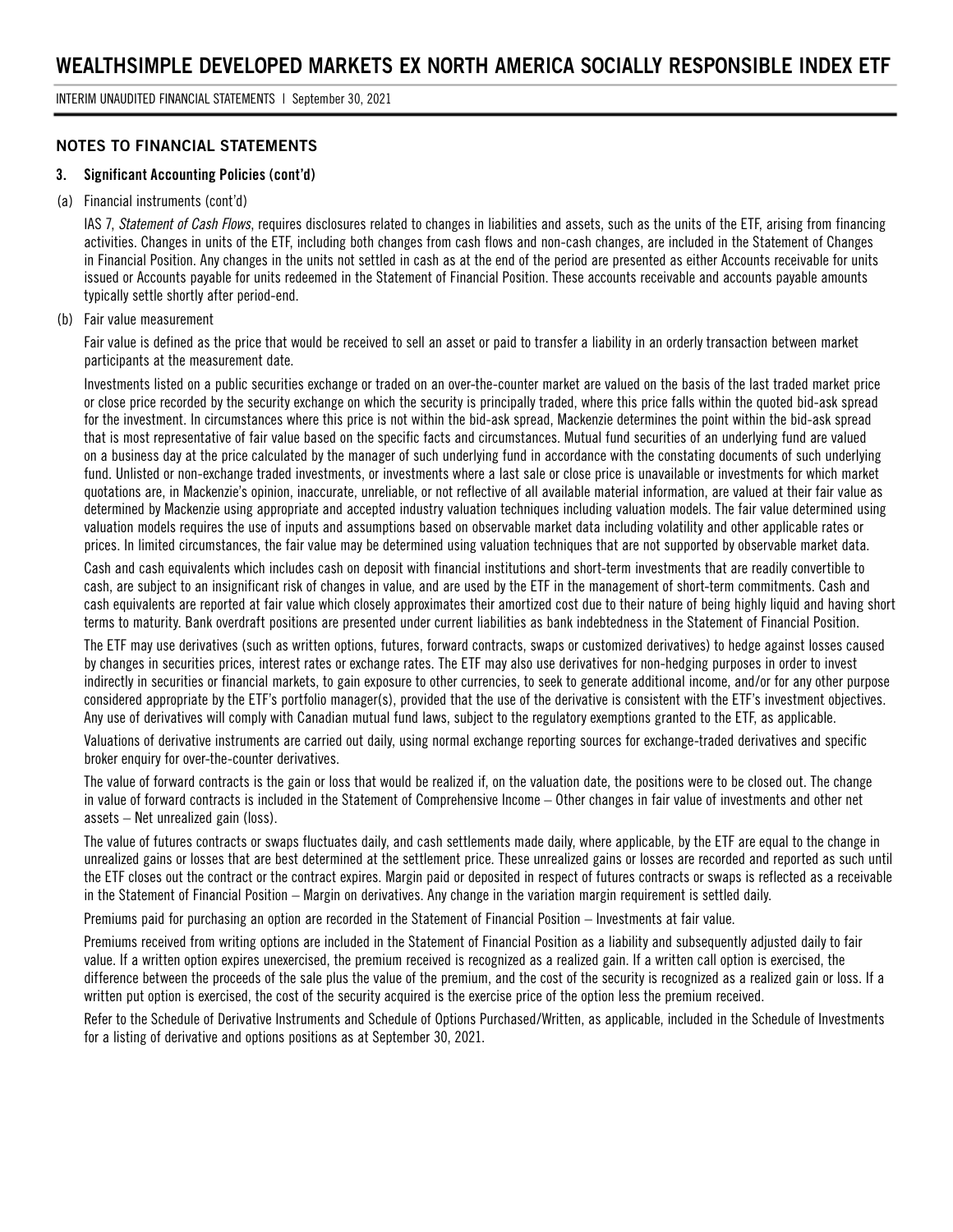INTERIM UNAUDITED FINANCIAL STATEMENTS | September 30, 2021

### **NOTES TO FINANCIAL STATEMENTS**

#### **3. Significant Accounting Policies (cont'd)**

#### (b) Fair value measurement (cont'd)

The ETF categorizes the fair value of its assets and liabilities into three categories, which are differentiated based on the observable nature of the inputs and extent of estimation required.

Level 1 – Unadjusted quoted prices in active markets for identical assets or liabilities;

Level 2 – Inputs other than quoted prices that are observable for the asset or liability either directly or indirectly. Examples of Level 2 valuations include quoted prices for similar securities, quoted prices on inactive markets and from recognized investment dealers, and the application of factors derived from observable data to non-North American quoted prices in order to estimate the impact of differences in market closing times.

Financial instruments classified as Level 2 investments are valued based on the prices provided by an independent reputable pricing services company who prices the securities based on recent transactions and quotes received from market participants and through incorporating observable market data and using standard market convention practices. Short-term investments classified as Level 2 investments are valued based on amortized cost plus accrued interest which closely approximates fair value.

The estimated fair values for these securities may be different from the values that would have been used had a ready market for the investment existed; and

Level 3 – Inputs that are not based on observable market data.

The inputs are considered observable if they are developed using market data, such as publicly available information about actual events or transactions, and that reflect the assumption that market participants would use when pricing the asset or liability.

See Note 11 for the fair value classifications of the ETF.

(c) Income recognition

Interest income from interest bearing investments is recognized using the effective interest method. Dividends are accrued as of the ex-dividend date. Realized gains or losses on the sale of investments, including foreign exchange gains or losses on such investments, are calculated on an average cost basis. Distributions received from an underlying fund are included in interest income, dividend income or realized gains (losses) on sale of investments, as appropriate, on the ex-dividend or distribution date.

(d) Commissions and other portfolio transaction costs

Commissions and other portfolio transaction costs are costs incurred to acquire, issue or dispose of financial assets or liabilities. They include fees and commissions paid to agents, exchanges, brokers, dealers and other intermediaries. The total brokerage commissions incurred by the ETF in connection with portfolio transactions for the periods, together with other transaction charges, is disclosed in the Statements of Comprehensive Income. Brokerage business is allocated to brokers based on the best net result for the ETF. Subject to this criteria, commissions may be paid to brokerage firms which provide (or pay for) certain services, other than order execution, which may include investment research, analysis and reports, and databases or software in support of these services. Where applicable and ascertainable, the value of third-party services that were paid for by brokers during the periods is disclosed in Note 11. The value of certain proprietary services provided by brokers cannot be reasonably estimated.

Mackenzie may reimburse the ETF for certain commissions and other portfolio transaction costs. Mackenzie may make these reimbursements at its discretion and stop these reimbursements at any time without notice. Any such reimbursements are included in the Statement of Comprehensive Income – expenses absorbed by Manager.

#### (e) Securities lending, repurchase and reverse repurchase transactions

The ETF is permitted to enter into securities lending, repurchase and reverse repurchase transactions as set out in the ETF's Prospectus. These transactions involve the temporary exchange of securities for collateral with a commitment to redeliver the same securities on a future date. Income is earned from these transactions in the form of fees paid by the counterparty and, in certain circumstances, interest paid on cash or securities held as collateral. Income earned from these transactions included in the Statement of Comprehensive Income and recognized when earned. Securities lending transactions are administered by The Bank of New York Mellon (the "Securities Lending Agent"). The value of cash or securities held as collateral must be at least 102% of the fair value of the securities loaned, sold or purchased.

Note 11 summarizes the details of securities loaned and collateral received, as well as a reconciliation of securities lending income, if applicable. Collateral received is comprised of debt obligations of the Government of Canada and other countries, Canadian provincial and municipal governments, and financial institutions.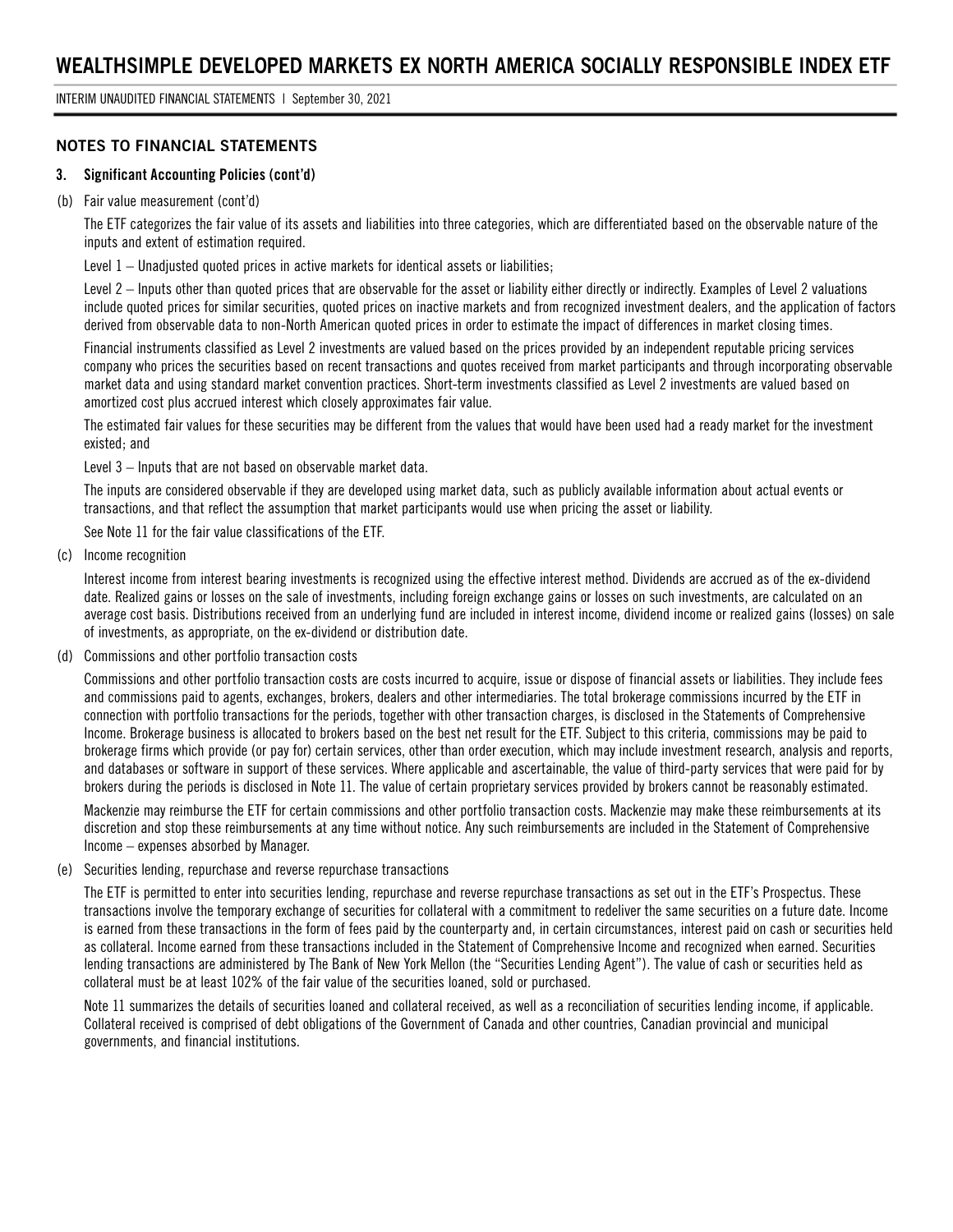# **NOTES TO FINANCIAL STATEMENTS**

#### **3. Significant Accounting Policies (cont'd)**

(f) Offsetting

Financial assets and liabilities are offset and the net amount reported in the Statement of Financial Position only when there is a legally enforceable right to offset the recognized amounts and there is an intention to settle on a net basis, or to realize the asset and settle the liability simultaneously. In the normal course of business, the ETF enters into various master netting agreements or similar agreements that do not meet the criteria for offsetting in the Statement of Financial Position but still allow for the related amounts to be set off in certain circumstances, such as bankruptcy or termination of the contracts. Note 11 summarizes the details of such offsetting, if applicable, subject to master netting arrangements or other similar agreements and the net impact to the Statements of Financial Position if all such rights were exercised.

Income and expenses are not offset in the Statement of Comprehensive Income unless required or permitted to by an accounting standard, as specifically disclosed in the IFRS policies of the ETF.

(g) Currency

The functional and presentation currency of the ETF is Canadian dollars. Foreign currency purchases and sales of investments and foreign currency dividend and interest income and expenses are translated to Canadian dollars at the rate of exchange prevailing at the time of the transactions.

Foreign exchange gains (losses) on purchases and sales of foreign currencies are included in the Statement of Comprehensive Income – Other changes in fair value of investments and other net assets – Net realized gain (loss).

The fair value of investments and other assets and liabilities, denominated in foreign currencies, are translated to Canadian dollars at the rate of exchange prevailing on each business day.

(h) Net assets attributable to unitholders per unit

Net assets attributable to unitholders per unit is computed by dividing the net assets attributable to unitholders on a business day by the total number of units outstanding on that day.

(i) Net asset value per unit

The daily Net Asset Value ("NAV") of an investment fund may be calculated without reference to IFRS as per the Canadian Securities Administrators' ("CSA") regulations. The difference between NAV and Net assets attributable to unitholders (as reported in the financial statements), if any, is mainly due to differences in fair value of investments and other financial assets and liabilities and is disclosed in Note 11.

(j) Increase (decrease) in net assets attributable to unitholders from operations per unit

Increase (decrease) in net assets attributable to unitholders from operations per unit in the Statement of Comprehensive Income represents the increase (decrease) in net assets attributable to unitholders from operations for the period, divided by the weighted average number of units outstanding during the period.

(k) Future accounting changes

The ETF has determined there are no material implications to the ETF's financial statements arising from IFRS issued but not yet effective.

#### **4. Critical Accounting Estimates and Judgments**

The preparation of these financial statements requires management to make estimates and assumptions that primarily affect the valuation of investments. Estimates and assumptions are reviewed on an ongoing basis. Actual results may differ from these estimates.

Ongoing uncertainty regarding the duration and long-term impact of the COVID-19 pandemic and the implementation of vaccination programs, as well as the efficacy of government and central bank monetary and fiscal interventions, may continue to affect the ETF's performance in future periods.

The following discusses the most significant accounting judgments and estimates made in preparing the financial statements:

Use of Estimates

#### *Fair value of securities not quoted in an active market*

The ETF may hold financial instruments that are not quoted in active markets and are valued using valuation techniques that make use of observable data, to the extent practicable. Various valuation techniques are utilized, depending on a number of factors, including comparison with similar instruments for which observable market prices exist and recent arm's length market transactions. Key inputs and assumptions used are company specific and may include estimated discount rates and expected price volatilities. Changes in key inputs, could affect the reported fair value of these financial instruments held by the ETF.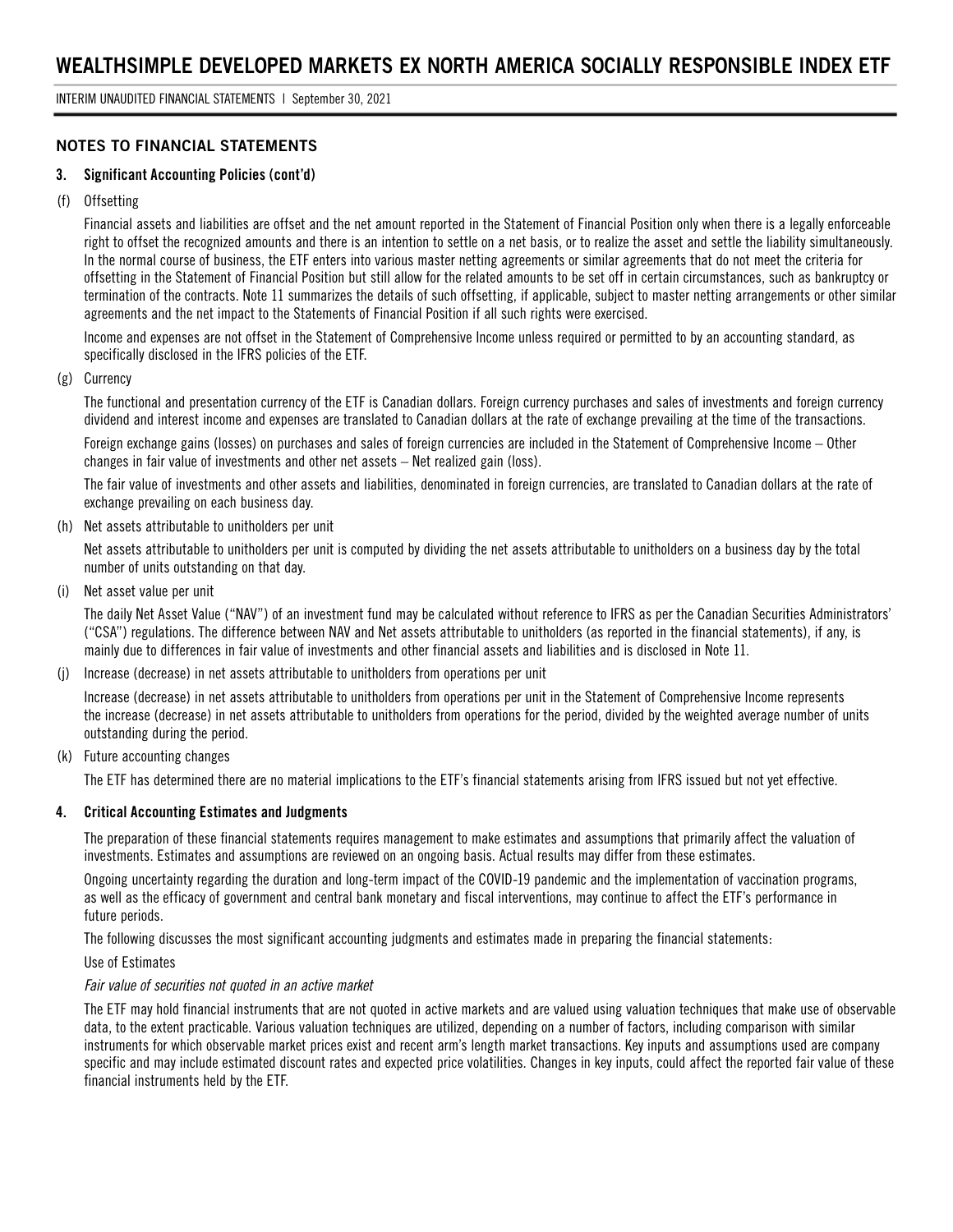### **NOTES TO FINANCIAL STATEMENTS**

#### **4. Critical Accounting Estimates and Judgments (cont'd)**

#### Use of Judgments

#### *Classification and measurement of investments and application of the fair value option*

In classifying and measuring financial instruments held by the ETF, Mackenzie is required to make significant judgments in order to determine the most appropriate classification in accordance with IFRS 9. Mackenzie has assessed the ETF's business model, the manner in which all financial instruments are managed and performance evaluated as a group on a fair value basis, and concluded that FVTPL in accordance with IFRS 9 provides the most appropriate measurement and presentation of the ETF's financial instruments.

#### *Functional currency*

The ETF's functional and presentation currency is the Canadian dollar, which is the currency considered to best represent the economic effects of the ETF's underlying transactions, events and conditions taking into consideration the manner in which units are issued and redeemed and how returns and performance by the ETF are measured.

#### *Structured entities and associates*

In determining whether an unlisted open-ended investment fund or an exchange-traded fund in which the ETF invests, but that it does not consolidate, meets the definitions of either a structured entity or of an associate, Mackenzie is required to make significant judgments about whether these underlying funds have the typical characteristics of a structured entity or of an associate. Mackenzie has assessed the characteristics of these underlying funds and has concluded that they do not meet the definition of either a structured entity or of an associate because the ETF does not have contracts or financing arrangements with these underlying funds and the ETF does not have an ability to influence the activities of these underlying funds or the returns it receives from investing in these underlying funds.

#### **5. Income Taxes**

The ETF qualifies as a mutual fund trust under the provisions of the Income Tax Act (Canada) and, accordingly, is subject to tax on its income including net realized capital gains in the taxation year, which is not paid or payable to its unitholders as at the end of the taxation year. The ETF maintains a December year-end for tax purposes. The ETF may be subject to withholding taxes on foreign income. In general, the Fund treats withholding tax as a charge against income for tax purposes. The ETF will distribute sufficient amounts from net income for tax purposes, as required, so that the ETF will not pay income taxes other than refundable tax on capital gains, if applicable.

Losses of the ETF cannot be allocated to investors and are retained in the ETF for use in future years. Non-capital losses may be carried forward up to 20 years to reduce taxable income and realized capital gains of future years. Capital losses may be carried forward indefinitely to reduce future realized capital gains. Refer to Note 11 for the ETF's loss carryforwards.

#### **6. Management Fees and Operating Expenses**

Mackenzie is paid a management fee for managing the investment portfolio, providing investment analysis and recommendations, making investment decisions and making brokerage arrangements relating to the purchase and sale of the investment portfolio. The management fee is calculated as a fixed annual percentage of the daily net asset value of the units of the ETF.

In addition to the applicable management fee, the operating expenses payable by the ETF include interest and borrowing costs, brokerage expenses and related transaction fees, fees and expenses relating to the operation of the Mackenzie ETFs' Independent Review Committee (IRC), fees under any derivative instrument used by the ETF, cost of complying with the regulatory requirement to produce summary documents, ETF facts or other similar disclosure documents, the costs of complying with governmental or regulatory requirements introduced after the date of the most recently filed prospectus, including, without limitation, any new fees or increases in fees, the fees related to external services that are not commonly charged in the Canadian exchange-traded fund industry after the date of the most recently filed prospectus, fees paid to external service providers associated with tax reclaims, refunds or the preparation of foreign tax reports on behalf of the ETFs, fees paid to external legal counsel and/or others in connection with corporate or other actions affecting the portfolio holdings of the ETF, and any applicable taxes, including income, withholding or other taxes and also including G.S.T. or H.S.T. on expenses.

Mackenzie may waive or absorb management fees and operating expenses at its discretion and stop waiving or absorbing such fees at any time without notice. Mackenzie may charge a reduced management fee rate with respect to investments in the ETF by large investors, including other funds managed by Mackenzie or affiliates of Mackenzie. An amount equal to the difference between the fee otherwise chargeable and the reduced fee will be distributed in cash to those unitholders by the ETF as a management fee distribution. Refer to Note 11 for the management fee rates charged to units of the ETF.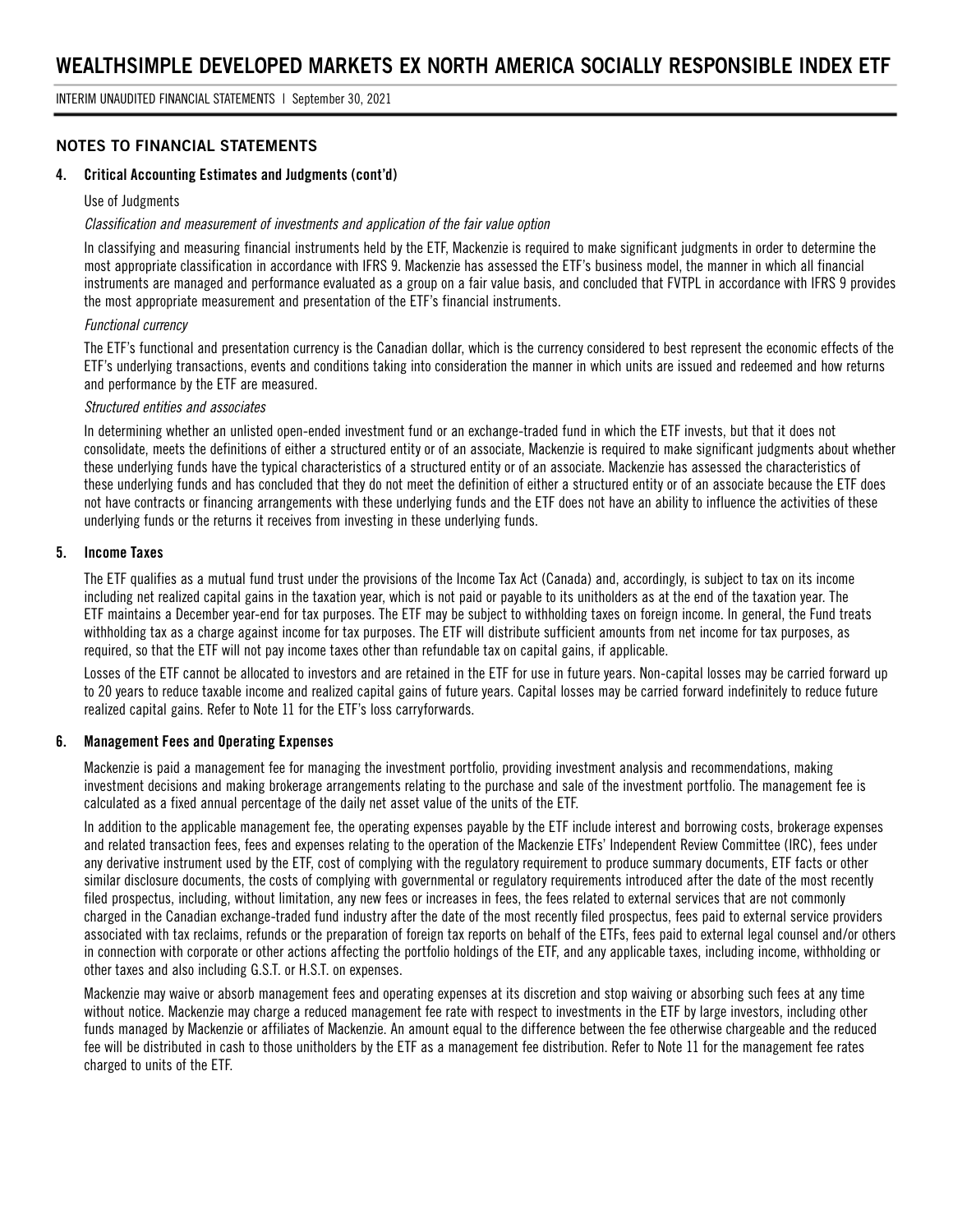### **NOTES TO FINANCIAL STATEMENTS**

#### **7. Units and Unit Transactions**

Mackenzie, on behalf of the ETF, has entered into a designated broker agreement with one or more designated brokers pursuant to which the designated broker has agreed to perform certain duties relating to the ETF including, without limitation: (i) to subscribe for a sufficient number of units to satisfy the Exchange's original listing requirements; (ii) to subscribe for units on an ongoing basis in connection with any rebalancing event, as applicable, and when cash redemptions of units occur; and (iii) to post a liquid two-way market for the trading of units on the Exchange. In accordance with the designated broker agreement, Mackenzie may from time to time require the designated broker to subscribe for units of the ETF for cash.

The number of units issued/redeemed for subscription/redemption orders (the "Prescribed Number of Units") is determined by Mackenzie. On any trading day, a designated broker may place a subscription or redemption order for any multiple of the Prescribed Number of Units of the ETF based on the NAV per unit determined on the applicable trading day. A trading day is each day on which the Exchange is opened for business.

Generally, all orders to purchase units directly from an ETF must be placed by a designated broker or a dealer. The ETF reserves the absolute right to reject any subscription order placed by a designated broker or a dealer. No fees will be payable by the ETF to a designated broker or a dealer in connection with the issuance of units. On the issuance of units, an amount may be charged to a designated broker or a dealer to offset the expenses incurred in issuing the units.

For each Prescribed Number of Units issued, a dealer must deliver payment consisting of: (i) a basket of securities and cash equal to the aggregate NAV per unit of the Prescribed Number of Units next determined following the receipt of the subscription order; (ii) cash in an amount equal to the aggregate NAV per unit of the Prescribed Number of Units next determined following the receipt of the subscription order; or (iii) a combination of securities and cash, as determined by Mackenzie, in an amount sufficient so that the value of the securities and cash received is equal to the aggregate NAV per unit of the Prescribed Number of Units next determined following the receipt of the subscription order.

#### **8. ETF's Capital**

The capital of the ETF is comprised of the net assets attributable to unitholders. The units outstanding for the ETF as at September 30, 2021 and 2020 and units issued, reinvested and redeemed for the periods are presented in the Statement of Changes in Financial Position. Mackenzie manages the capital of the ETF in accordance with the investment objectives as discussed in Note 11.

#### **9. Financial Instruments Risk**

#### i. Risk exposure and management

The ETF's investment activities expose it to a variety of financial risks, as defined in IFRS 7, *Financial Instruments: Disclosures* ("IFRS 7"). The ETF's exposure to financial risks is concentrated in its investments, which are presented in the Schedule of Investments, as at September 30, 2021, grouped by asset type, with geographic and sector information.

Mackenzie seeks to minimize potential adverse effects of financial risks on the ETF's performance by employing professional, experienced portfolio advisors, by monitoring the ETF's positions and market events daily, by diversifying the investment portfolio within the constraints of the ETF's investment objectives, and where applicable, by using derivatives to hedge certain risk exposures. To assist in managing risks, Mackenzie also maintains a governance structure that oversees the ETF's investment activities and monitors compliance with the ETF's stated investment strategy, internal guidelines, and securities regulations.

#### ii. Liquidity risk

Liquidity risk arises when the ETF encounters difficulty in meeting its financial obligations as they come due. The ETF is exposed to liquidity risk due to potential daily cash redemptions of redeemable units. In accordance with securities regulations, the ETF must maintain at least 85% of its assets in liquid investments (i.e., investments that can be readily sold). The ETF also has the ability to borrow up to 5% of its net assets for the purposes of funding redemptions and an additional 5% of its net assets for the purpose of funding distributions paid to its investors.

#### iii. Currency risk

Currency risk is the risk that financial instruments which are denominated or exchanged in a currency other than the Canadian dollar, which is the ETF's functional currency, will fluctuate due to changes in exchange rates. Generally, foreign denominated investments increase in value when the value of the Canadian dollar (relative to foreign currencies) falls. Conversely, when the value of the Canadian dollar rises relative to foreign currencies, the values of foreign denominated investments fall.

Note 11 indicates the foreign currencies, if applicable, to which the ETF had significant exposure, including both monetary and non-monetary financial instruments, and illustrates the potential impact, in Canadian dollar terms, to the ETF's net assets had the Canadian dollar strengthened or weakened by 5% relative to all foreign currencies, all other variables held constant. In practice, the actual trading results may differ and the difference could be material.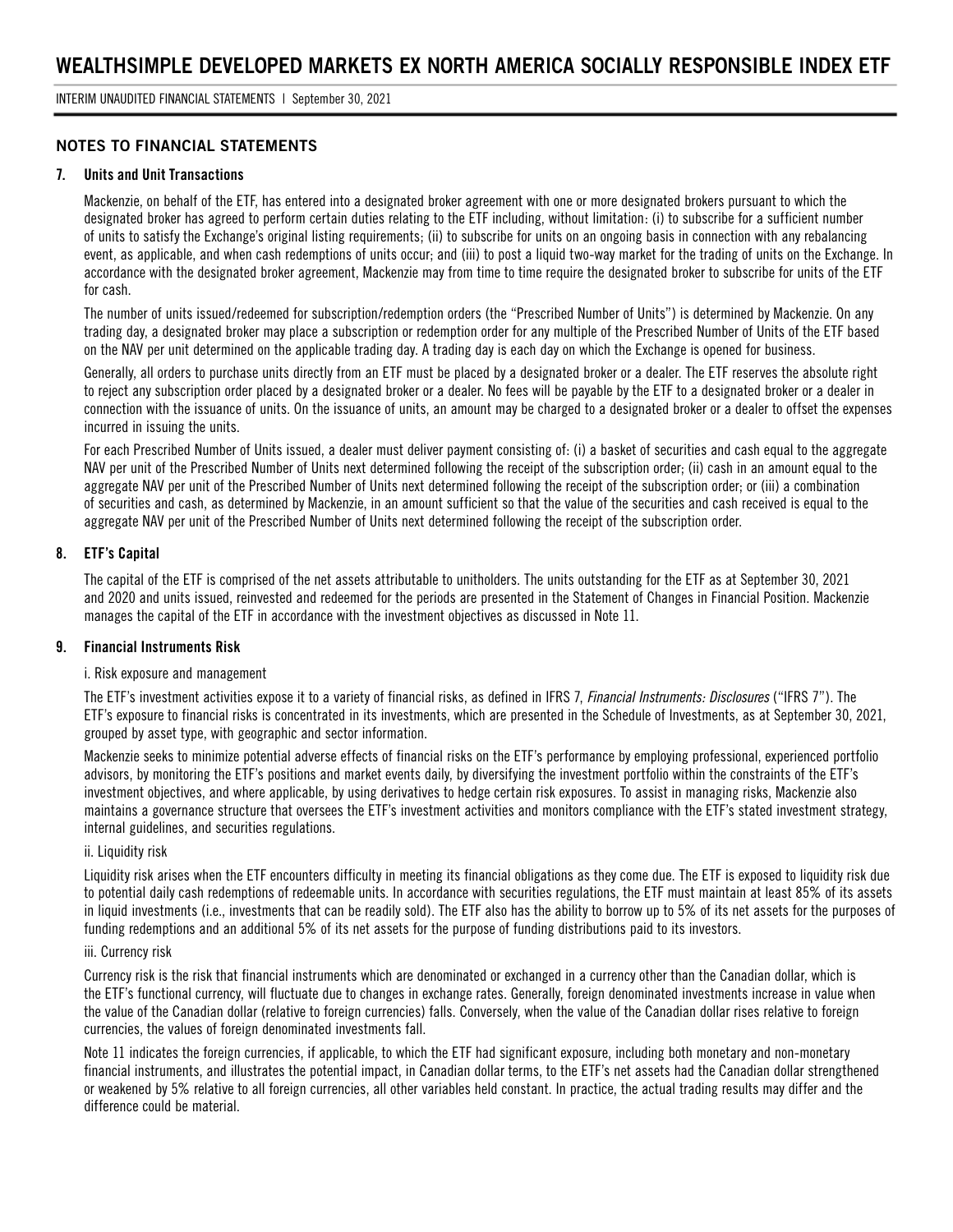### **NOTES TO FINANCIAL STATEMENTS**

#### **9. Financial Instruments Risk (cont'd)**

#### iii. Currency risk (cont'd)

The ETF's sensitivity to currency risk illustrated in Note 11 includes potential indirect impacts from underlying ETFs in which the ETF invests, and/ or derivative contracts including forward currency contracts. Other financial assets and liabilities (including dividends and interest receivable, and receivables/payables for investments sold/purchased) that are denominated in foreign currencies do not expose the ETF to significant currency risk.

#### iv. Interest rate risk

Interest rate risk arises on interest-bearing financial instruments. The ETF is exposed to the risk that the value of interest-bearing financial instruments will fluctuate due to changes in the prevailing levels of market interest rates. Generally, these securities increase in value when interest rates fall and decrease in value when interest rates rise.

If significant, Note 11 summarizes the ETF's interest-bearing financial instruments by remaining term to maturity and illustrates the potential impact to the ETF's net assets had prevailing interest rates increased or decreased by 1%, assuming a parallel shift in the yield curve, all other variables held constant. The ETF's sensitivity to interest rate changes was estimated using weighted average duration. In practice, the actual trading results may differ and the difference could be material.

The ETF's sensitivity to interest rate risk illustrated in Note 11 includes potential indirect impacts from underlying ETFs in which the ETF invests, and/or derivative contracts. Cash and cash equivalents and other money market instruments are short term in nature and are not generally subject to significant amounts of interest rate risk.

#### v. Other price risk

Other price risk is the risk that the value of financial instruments will fluctuate as a result of changes in market prices (other than those arising from interest rate risk or currency risk), whether caused by factors specific to an individual investment, its issuer, or all factors affecting all instruments traded in a market or market segment. All investments present a risk of loss of capital. This risk is managed through a careful selection of investments and other financial instruments within the parameters of the investment strategies. Except for certain derivative contracts, the maximum risk resulting from financial instruments is equivalent to their fair value. The maximum risk of loss on certain derivative contracts such as forwards, swaps, and futures contracts is equal to their notional values. In the case of written call (put) options and short futures contracts, the loss to the ETF continues to increase, theoretically without limit, as the fair value of the underlying interest increases (decreases). However, these instruments are generally used within the overall investment management process to manage the risk from the underlying investments and do not typically increase the overall risk of loss to the ETF. This risk is mitigated by ensuring that the ETF holds a combination of the underlying interest, cash cover and/or margin that is equal to or greater than the value of the derivative contract.

Other price risk typically arises from exposure to equity and commodity securities. If significant, Note 11 illustrates the potential increase or decrease in the ETF's net assets, had the prices on the respective exchanges for these securities increased or decreased by 10%, all other variables held constant. In practice, the actual trading results may differ and the difference could be material.

The ETF's sensitivity to other price risk illustrated in Note 11 includes potential indirect impacts from underlying ETFs in which the ETF invests, and/ or derivative contracts.

#### vi. Credit risk

Credit risk is the risk that a counterparty to a financial instrument will fail to discharge an obligation or commitment that it has entered into with the ETF. Note 11 summarizes the ETF's exposure, if applicable and significant, to credit risk.

If presented, credit ratings and rating categories are based on ratings issued by a designated rating organization. Indirect exposure to credit risk may arise from fixed-income securities, such as bonds, held by underlying ETFs, if any. The fair value of debt securities includes consideration of the creditworthiness of the debt issuer.

To minimize the possibility of settlement default, securities are exchanged for payment simultaneously, where market practices permit, through the facilities of a central depository and/or clearing agency where customary.

The carrying amount of investments and other assets represents the maximum credit risk exposure as at the date of the Statement of Financial Position. The ETF may enter into securities lending transactions with counterparties and it may also be exposed to credit risk from the counterparties to the derivative instruments it may use. Credit risk associated with these transactions is considered minimal as all counterparties have a rating equivalent to a designated rating organization's credit rating of not less than A-1 (low) on their short-term debt and of A on their long-term debt, as applicable.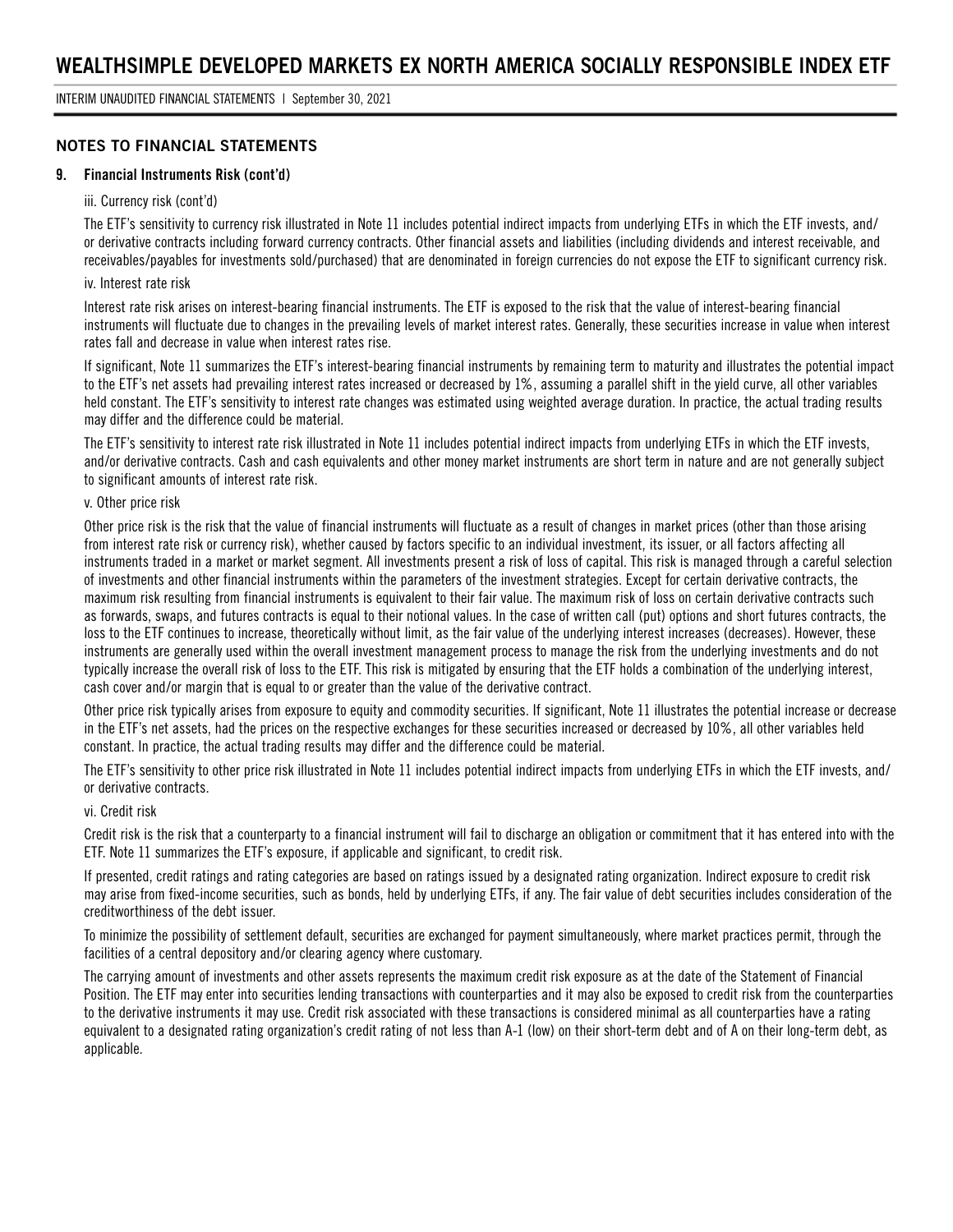### **NOTES TO FINANCIAL STATEMENTS**

#### **9. Financial Instruments Risk (cont'd)**

vii. Underlying ETFs

The ETF may invest in underlying ETFs and may be indirectly exposed to currency risk, interest rate risk, other price risk and credit risk from fluctuations in the value of financial instruments held by the underlying ETFs. Note 11 summarizes the ETF's exposure, if applicable and significant, to these risks from underlying ETF.

### **10. Other Information**

Abbreviations

Foreign currencies, if any, are presented in these financial statements using the following abbreviated currency codes:

| <b>Currency</b><br>Code | <b>Description</b>          | <b>Currency</b><br>Code | <b>Description</b>  | Currency<br>Code | <b>Description</b>           |
|-------------------------|-----------------------------|-------------------------|---------------------|------------------|------------------------------|
| AUD                     | Australian dollars          | HKD                     | Hong Kong dollars   | <b>PKR</b>       | Pakistani rupee              |
| AED                     | United Arab Emirates Dirham | <b>HUF</b>              | Hungarian forint    | PLN              | Polish zloty                 |
| <b>BRL</b>              | Brazilian real              | IDR                     | Indonesian rupiah   | QAR              | Qatar Rial                   |
| CAD                     | Canadian dollars            | <b>ILS</b>              | Israeli shekel      | <b>RON</b>       | Romanian leu                 |
| <b>CHF</b>              | Swiss franc                 | <b>INR</b>              | Indian rupee        | <b>RUB</b>       | Russian ruble                |
| CKZ                     | Czech koruna                | <b>JPY</b>              | Japanese yen        | <b>SAR</b>       | Saudi riyal                  |
| <b>CLP</b>              | Chilean peso                | KOR                     | South Korean won    | <b>SEK</b>       | Swedish krona                |
| CNY                     | Chinese yuan                | MXN                     | Mexican peso        | SGD              | Singapore dollars            |
| <b>COP</b>              | Colombian peso              | MYR                     | Malaysian ringgit   | THB              | Thailand baht                |
| CZK                     | Czech koruna                | <b>NGN</b>              | Nigerian naira      | <b>TRL</b>       | Turkish lira                 |
| DKK                     | Danish krone                | NOK                     | Norwegian krona     | USD              | <b>United States dollars</b> |
| <b>EGP</b>              | Egyptian pound              | NTD                     | New Taiwan dollar   | VND              | Vietnamese dong              |
| EUR                     | Euro                        | NZD                     | New Zealand dollars | ZAR              | South African rand           |
| <b>GBP</b>              | United Kingdom pounds       | <b>PEN</b>              | Peruvian nuevo sol  | ZMW              | Zambian kwacha               |
| <b>GHS</b>              | Ghana Cedi                  | <b>PHP</b>              | Philippine peso     |                  |                              |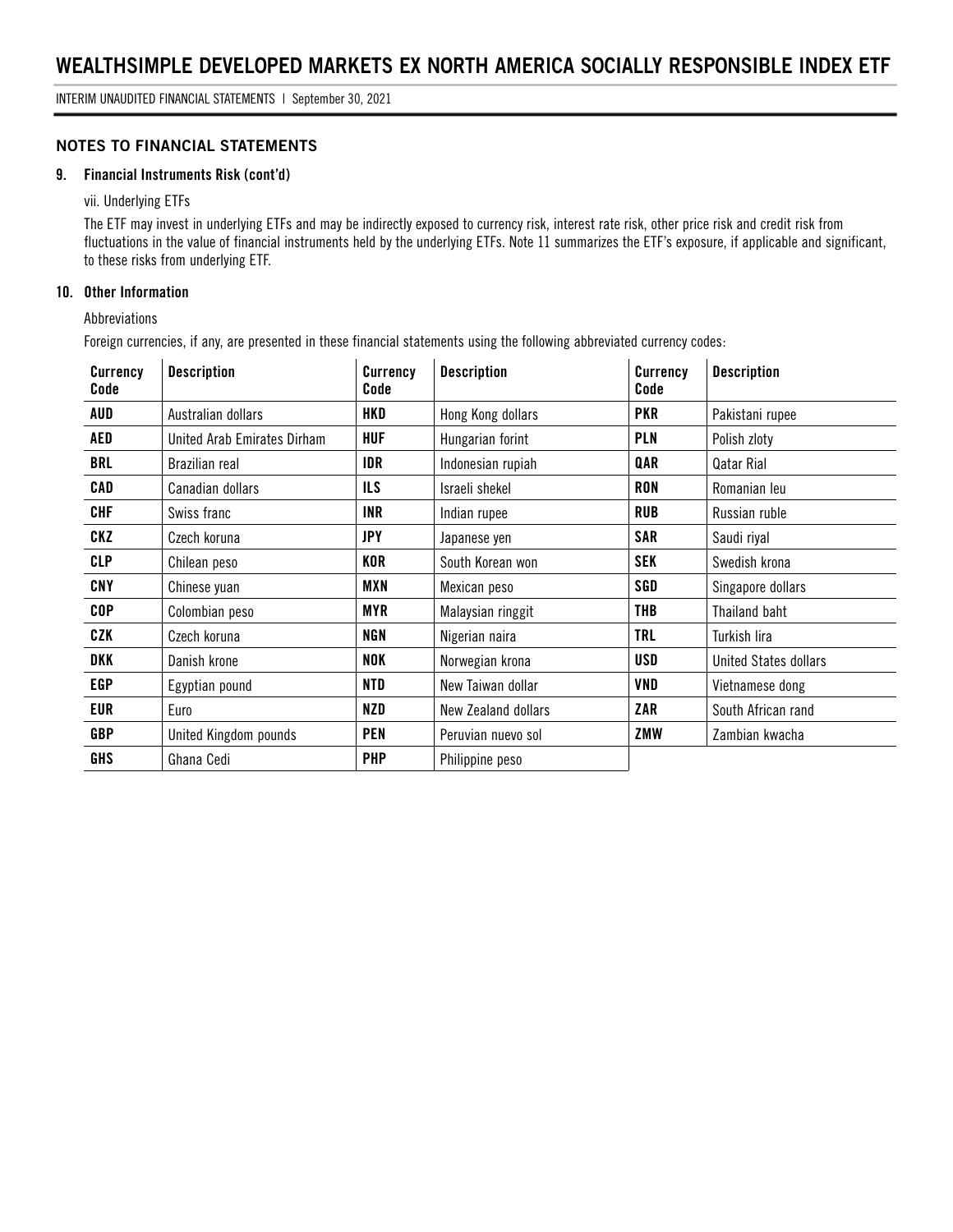INTERIM UNAUDITED FINANCIAL STATEMENTS | September 30, 2021

#### **NOTES TO FINANCIAL STATEMENTS**

- **11. ETF Specific Information** *(in '000, except for (a))*
- (a) ETF Formation and Series Information

Date of Formation April 21, 2020

The ETF may issue an unlimited number of units. The number of issued and outstanding units is disclosed in the Statements of Changes in Financial Position.

Series E units were listed on the TSX under the symbol WSRD. The closing market price, or the midpoint of the bid and ask prices in the absence of a closing market price, at September 30, 2021 was \$31.61 (March 31, 2021 – \$30.04).

The management fee rate for Series E units is 0.25%.

As at September 30, 2021, the ETF's NAV per unit was \$31.68 (March 31, 2021 – \$29.88) and its Net Assets per unit calculated in accordance with IFRS was \$31.68 (March 31, 2021 – \$29.88).

(b) Loss Carryforwards

As at the last taxation year-end, there were no capital and non-capital losses available to carry forward for tax purposes.

(c) Securities Lending

As at September 30, 2021 and March 31, 2021, the ETF did not have any open securities lending, repurchase or reverse repurchase transactions.

(d) Offsetting of Financial Assets and Liabilities

As at September 30, 2021 and March 31, 2021, there were no amounts subject to offsetting.

(e) Risks Associated with Financial Instruments

#### *i. Risk exposure and management*

The ETF seeks to replicate, to the extent reasonably possible and before fees and expenses, the performance of the Solactive Wealthsimple DM ex NA Socially Responsible Factor Index, or any successor thereto. It invests primarily in equity securities of companies in Europe, Australasia and the Far East with the goal of achieving diversified exposure to companies that do not violate commonly held social and environmental values.

#### *ii. Currency risk*

The table below summarizes the ETF's exposure to currency risk.

|                 |                               | September 30, 2021                                                    |                                                    |                       |  |  |  |
|-----------------|-------------------------------|-----------------------------------------------------------------------|----------------------------------------------------|-----------------------|--|--|--|
| Currency        | <b>Investments</b><br>$($ \$) | <b>Cash and</b><br><b>Short-Term</b><br><b>Investments</b><br>$($ \$) | <b>Derivative</b><br><b>Instruments</b><br>$($ \$) | Net Exposure*<br>(\$) |  |  |  |
| JPY             | 125,281                       | 38                                                                    |                                                    | 125,319               |  |  |  |
| <b>EUR</b>      | 107,893                       | 30                                                                    |                                                    | 107,923               |  |  |  |
| SEK             | 97,862                        | 29                                                                    |                                                    | 97,891                |  |  |  |
| <b>NOK</b>      | 32,687                        |                                                                       |                                                    | 32,687                |  |  |  |
| DKK             | 28,550                        |                                                                       |                                                    | 28,550                |  |  |  |
| <b>CHF</b>      | 16,295                        |                                                                       |                                                    | 16,295                |  |  |  |
| <b>AUD</b>      | 9,536                         |                                                                       |                                                    | 9,536                 |  |  |  |
| <b>ILS</b>      | 6,116                         |                                                                       |                                                    | 6,116                 |  |  |  |
| <b>GBP</b>      | 5,484                         |                                                                       |                                                    | 5,484                 |  |  |  |
| PLN             | 3,710                         | 49                                                                    |                                                    | 3,759                 |  |  |  |
| HKD             | 2,204                         |                                                                       |                                                    | 2,204                 |  |  |  |
| Total           | 435,618                       | 146                                                                   |                                                    | 435,764               |  |  |  |
| % of Net Assets | 99.7                          |                                                                       |                                                    | 99.7                  |  |  |  |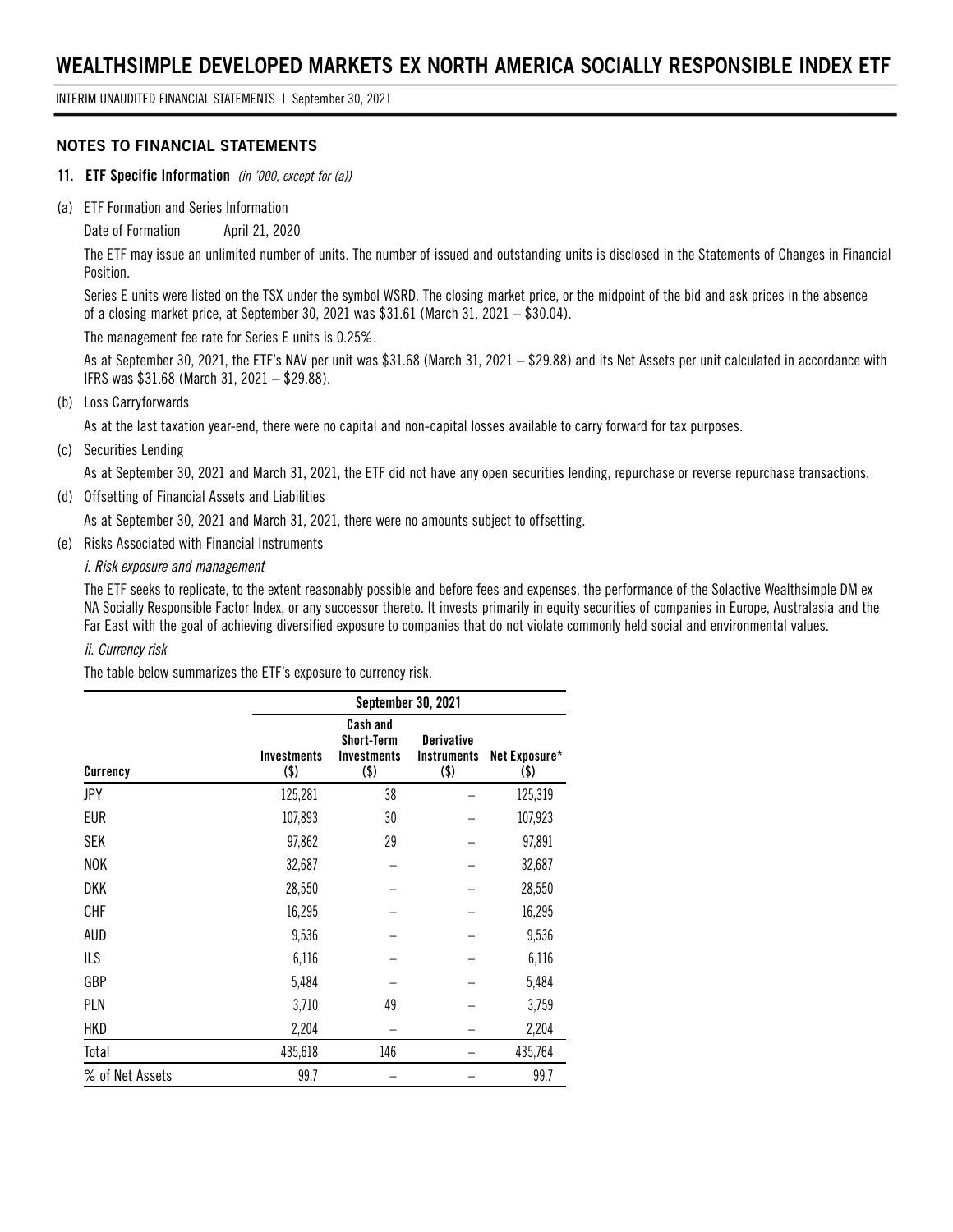INTERIM UNAUDITED FINANCIAL STATEMENTS | September 30, 2021

#### **NOTES TO FINANCIAL STATEMENTS**

#### **11. ETF Specific Information** *(in '000, except for (a)) (cont'd)*

#### (e) Risks Associated with Financial Instruments (cont'd)

*ii. Currency risk (cont'd)*

|                 | March 31, 2021                |                                                                       |                                                    |                          |  |  |  |
|-----------------|-------------------------------|-----------------------------------------------------------------------|----------------------------------------------------|--------------------------|--|--|--|
| Currency        | <b>Investments</b><br>$($ \$) | <b>Cash and</b><br><b>Short-Term</b><br><b>Investments</b><br>$($ \$) | <b>Derivative</b><br><b>Instruments</b><br>$($ \$) | Net Exposure*<br>$($ \$) |  |  |  |
| <b>SEK</b>      | 90,789                        | 91                                                                    |                                                    | 90,880                   |  |  |  |
| <b>EUR</b>      | 86,552                        | 4                                                                     |                                                    | 86,556                   |  |  |  |
| JPY             | 73,859                        | 1,963                                                                 |                                                    | 75,822                   |  |  |  |
| <b>NOK</b>      | 28,691                        |                                                                       |                                                    | 28,691                   |  |  |  |
| DKK             | 21,077                        | 47                                                                    |                                                    | 21,124                   |  |  |  |
| <b>CHF</b>      | 12,284                        |                                                                       |                                                    | 12,284                   |  |  |  |
| AUD             | 6,863                         |                                                                       |                                                    | 6,863                    |  |  |  |
| HKD             | 4,097                         |                                                                       |                                                    | 4,097                    |  |  |  |
| GBP             | 3,795                         |                                                                       |                                                    | 3,795                    |  |  |  |
| ILS             | 3,589                         |                                                                       |                                                    | 3,589                    |  |  |  |
| SGD             |                               | 17                                                                    |                                                    | 17                       |  |  |  |
| Total           | 331,596                       | 2,122                                                                 |                                                    | 333,718                  |  |  |  |
| % of Net Assets | 99.1                          | 0.6                                                                   |                                                    | 99.7                     |  |  |  |

\* Includes both monetary and non-monetary financial instruments

As at September 30, 2021, had the Canadian dollar increased or decreased by 5% relative to all foreign currencies, with all other variables held constant, net assets would have increased or decreased by approximately \$21,788 or 5.0% of total net assets (March 31, 2021 – \$16,686 or 5.0%). In practice, the actual trading results may differ and the difference could be material.

#### *iii. Interest rate risk*

As at September 30, 2021 and March 31, 2021, the ETF did not have a significant exposure to interest rate risk.

#### *iv. Other price risk*

The table below summarizes the ETF's exposure to other price risk.

|                      | Increased by 10% |           | Decreased by 10% |        |  |
|----------------------|------------------|-----------|------------------|--------|--|
| Impact on net assets |                  | (%)       |                  | (%)    |  |
| September 30, 2021   | 43.562           | l 0.0     | (43.562)         | (10.0) |  |
| March 31, 2021       | 33,160           | qα<br>J.J | (33, 160)        | (9.9)  |  |

#### *v. Credit risk*

As at September 30, 2021 and March 31, 2021, the ETF did not have a significant exposure to credit risk.